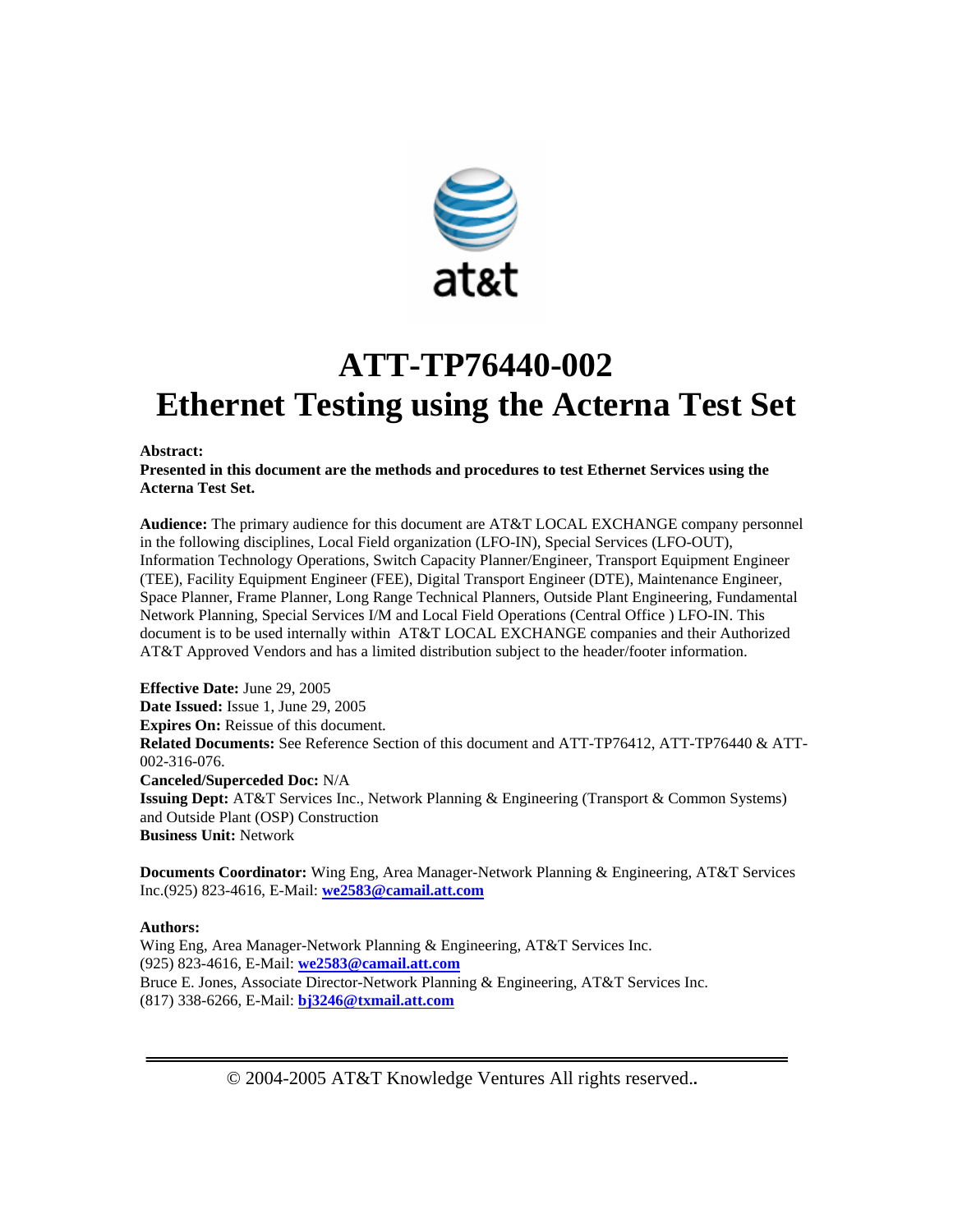## **Table of Contents**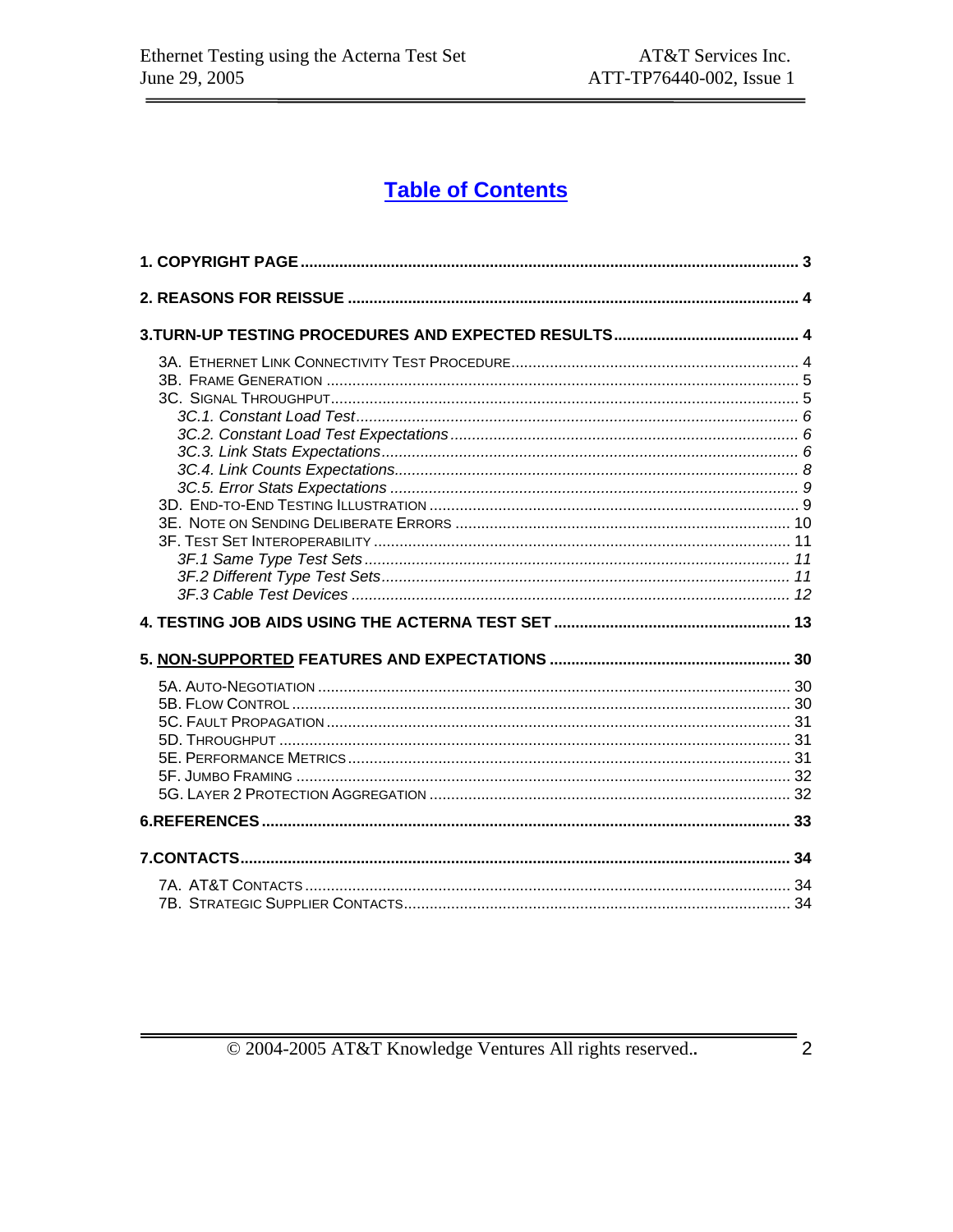## **1. Copyright Page**

**Notice:** This document is an unpublished work protected by the United States copyright laws and is proprietary to AT&T Properties, Disclosure, copying, reproduction, merger, translation, modification, enhancement, or use by anyone other than authorized employees or licensees of AT&T Properties,. without the prior written consent of AT&T Properties, . is prohibited.

© 2004-2005 AT&T Knowledge Ventures All rights reserved..

All rights reserved.

**Trademarks:** Windows 95, 97, 98, 2000, NT, ME, XP, Excel, Word for Windows, PowerPoint, Internet Explorer, Office Professional 97, Visio 2002, Visio Professional 2002, Visio Enterprise Network Tools and Microsoft are trademarks of the Microsoft Corporation. Netscape Navigator is a trademark of the Netscape Corporation. AutoCAD 2000, 2000i & 2002 are trademarks of the Autodesk Corporation. Adobe Acrobat 7.0 and PDF are trademarks of the Adobe Corporation. Common Language®, SWITCH®, TIRKS®, CLEI®, CLLI® and CLFI® are registered trademarks of Telcordia Technologies Inc. ANSI is a trademark of the American National Standards Institute. TIA is a service mark of the Telecommunications Industry Association. EIA is a service mark of the Electronic Industries Alliance. IEEE is a trademark of the Institute of Electrical and Electronic Engineers. All other trademarks belong to their respective owners.

#### **Publisher:** Network Planning & Engineering – Common Systems & Transport Standards AT&T Services Inc. 1116 Houston Street RM 840 Ft. Worth, Texas 76102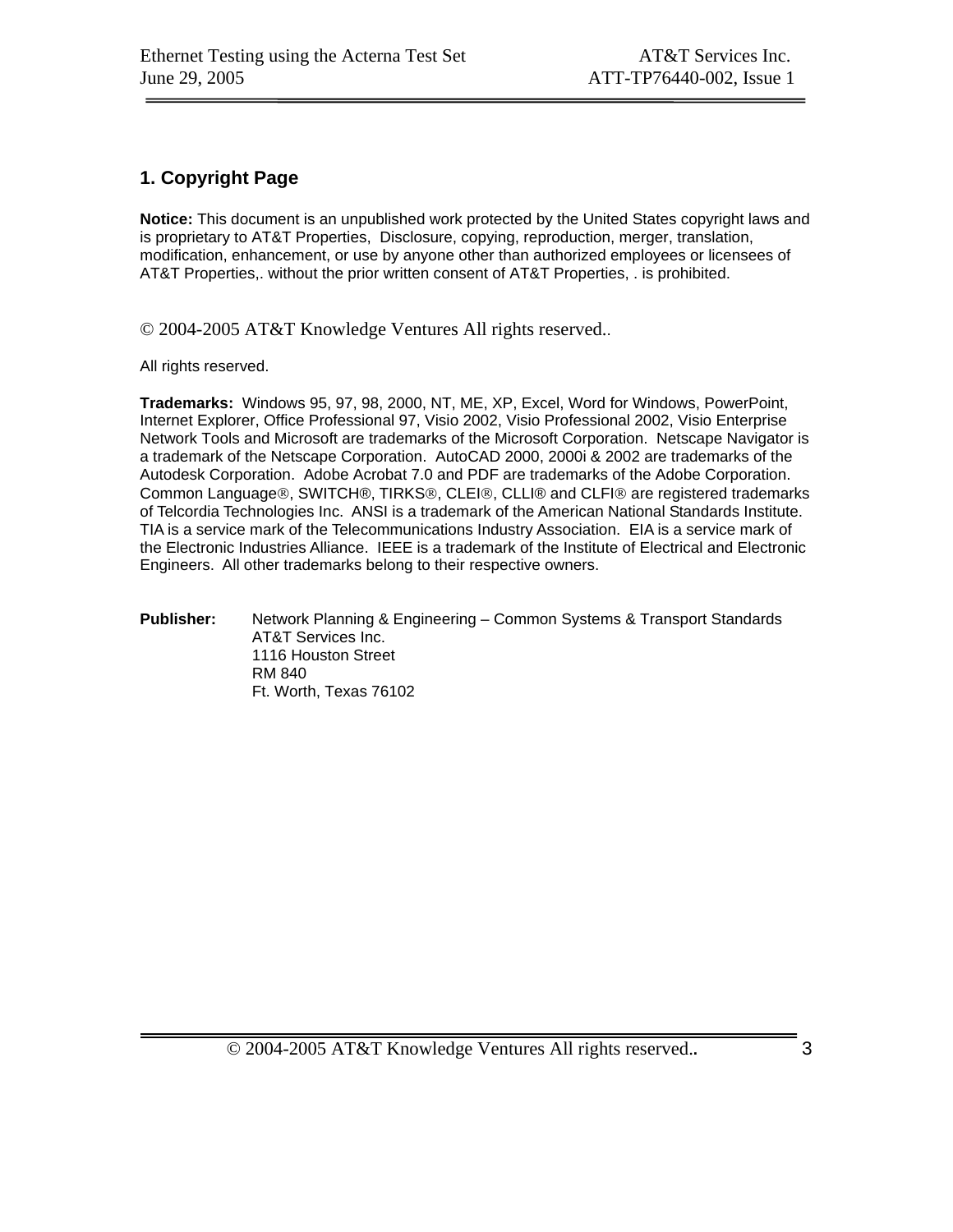## **2. Reasons for Reissue**

Updates to this document will be highlighted in this section.

## **3.Turn-Up Testing Procedures and Expected Results**

This Section contains procedures for initial verification of equipment related for the installation of AT&T LOCAL EXCHANGE companies Ethernet services. Use of these procedures will help ensure a successful service hand-off and reduce repeat troubles. This document also covers testing procedures that are features of a variety of test sets. Test and Turn-up procedures covered in this document are those utilizing two Acterna (Test Set) FST-2802 Test Pads. The test device must have the capability of operating as an Ethernet switch port on a circuit. Ethernet switches are capable of interpreting Ethernet frames (data); therefore, you can use the test set to ensure physical and data layer integrity by transmitting and analyzing Ethernet frames. The Acterna FST-2802 Test Pad is already being used by AT&T LOCAL EXCHANGE companies personnel in connection with the Installation and Maintenance of Central Office Ethernet switches and the deployment of AT&T's current Gig-E offering GigaMAN.

The following test will determine the physical characteristics of the Ethernet element. Testing the Ethernet Element from end to end will give a true test of all segments of the circuit. The same procedure can be of use; testing the different segments when needing to isolate a defect for repair purposes. The three tests performed are essential for the successful deployment of Ethernet services. These tests are to determine:

- **Connectivity**
- Throughput
- QoS

#### **Ethernet Elements**

The Ethernet elements that the 10/100BaseT signals passed through to complete the end-totesting are the following:

- ADC FMT (Fiber Management Tray)
- ADC RJ-45 to RJ-45 (EIA/TIA T568-B specification)
- ADC Media Converter Module 10/100BaseT-100Base-LX, RJ-45, 1310nm,FP Laser, SC
- 10ft Cat 5e/5t patch cords
- 10ft Fiber Optic SC-UPC patch cords

#### **3A. Ethernet Link Connectivity Test Procedure**

- 1. Connectivity Signal (Light)
- 2. Synchronization (Bit Stream from far end)
- 3. Link Establishment with far end test set (Both ends communicating)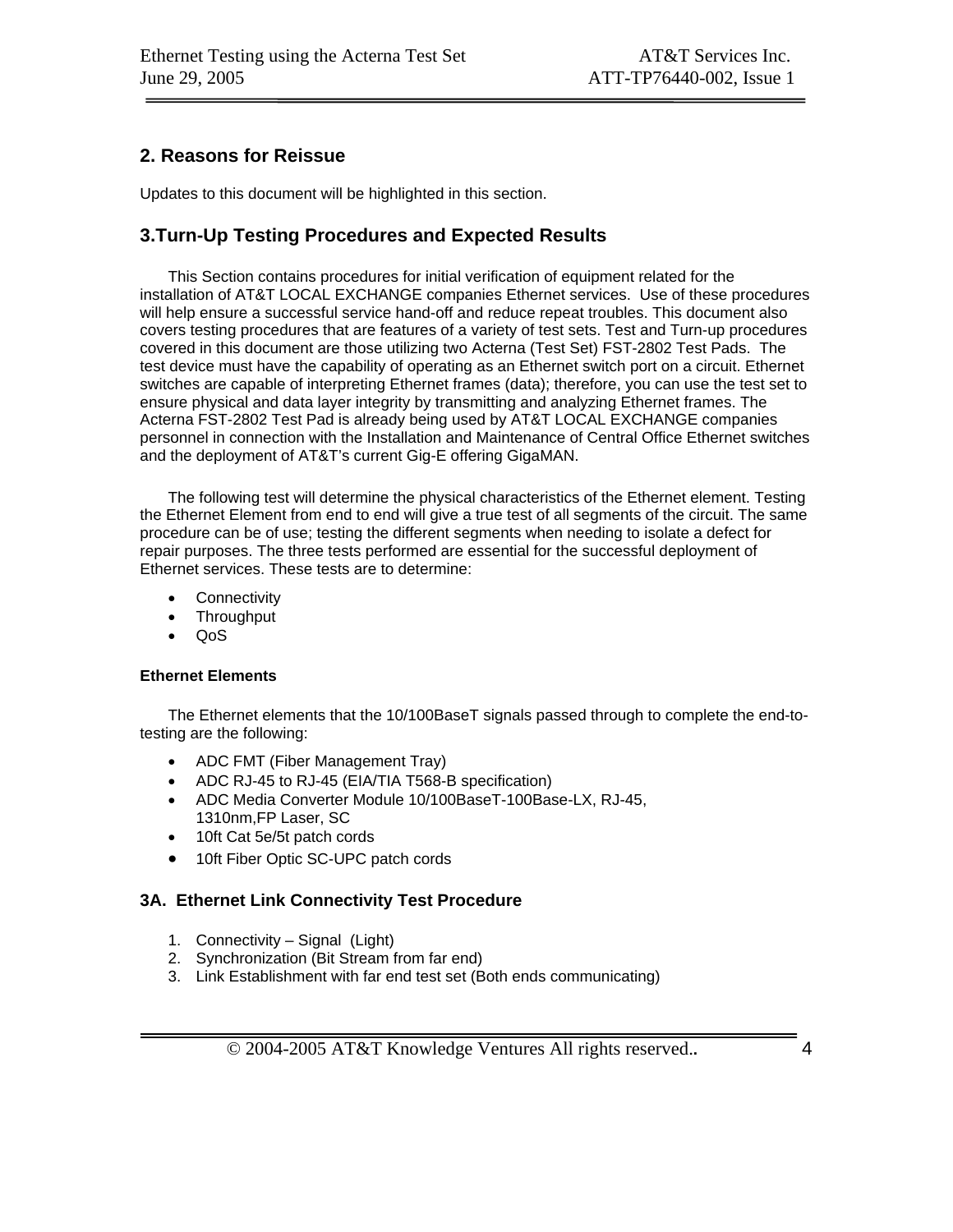Before you transmit and receive traffic (Ethernet frames) over a circuit, you must initialize an Ethernet link. At a minimum, initializing a link involves connecting compatible test sets that emulates Ethernet switch ports to a circuit, and allows the test sets to transmit idle traffic.

#### **Connectivity Link Establishment**

To specify link initialization parameters

- 1 Using the application buttons, select a TERM 10/100 (Unit A)
- 2 Select SETUP. A group of quick configuration buttons appears.
- 3 Select Link Init. The Link Init tab appears.
- 4 Set the parameters to Auto Neg On, Flow Control On.
- 5 Click OK to get back to the main user interface
- 6 Repeat the same process at the far end test (Unit B).
- 7 Connect each test set each end of circuit (See Figure 1 and 2)
- 8 Turn Signal ON for Unit A
- 9 Now look for Signal (from previous step), Sync LEDs on the test set of Unit B. If link is not established check the settings on both devices and try again.
- 10 Turn Signal ON for Unit B
- 11 Now look for Signal (from previous step), Sync LEDs on the test set of Unit A. If link is not established check the settings on both devices and try again.
- 12 You now have an Ethernet connection between the two ends of the circuit. This will be indicated by a Sync LED on both test sets at either end of the circuit.

#### **3B. Frame Generation**

1. Monitor the LED's for Signal, Sync, Link Active, and Frame Detect.

2. All are lit indicating the Test Pad detects a signal, obtains synchronization, link is active, and frames are detected.

3. On the left results pane, select the Result Category button.

- 4. Select Link Stats and record stats:
	- Average Bandwidth Received- 100%

Current Bandwidth- 100%

Shows a continual growing number of frames received and frames transmitted.

5. On the right results pane, select the Result Category Button.

6. Select the Error Stats and record stats:

 Symbol Errors-0 FCS Errored Frames- 0 Runts-0 Undersized Frames-0 Oversized Frames-0 Errored Frames- 0

#### **3C. Signal Throughput**

The test set supports three traffic load types. They are Constant Rate, Burst, or Ramp. For this application we will use a Constant Load type at 10/100. The First step is to prepare the test Ethernet frames for transmission.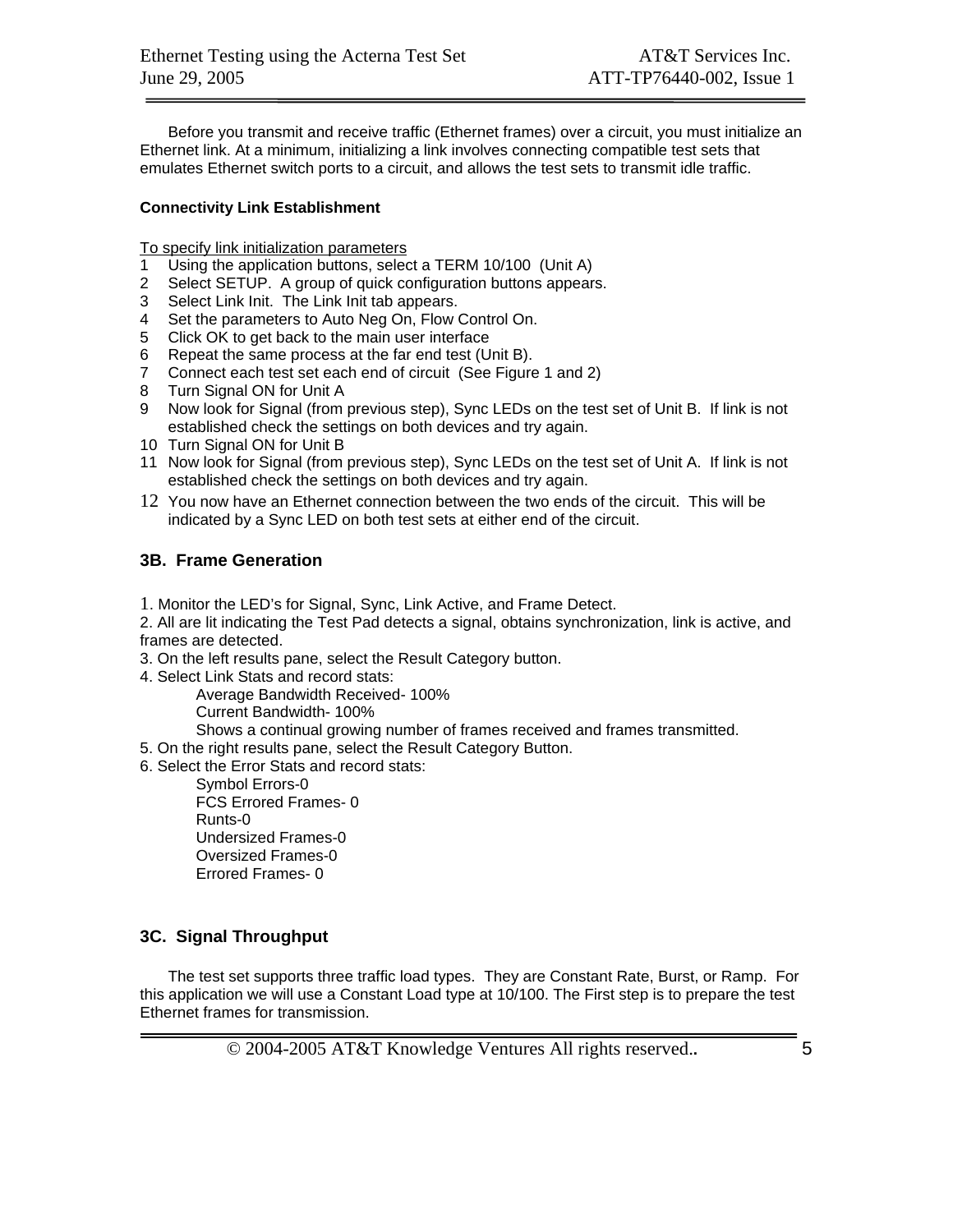#### **3C.1. Constant Load Test**

#### **To choose a frame profile**

- 1. Select Setup.
- 2. A menu appears listing the Quick Configuration buttons.
- 3. Select Tx Profiles. The Tx Profiles tab appears.
- 4. Under Selections/Tx Profile, select the Profile P1.
- 5. There is no need to change anything in the Settings fields.
- 6. Repeat for the far end test set (Unit B) .

#### **To set-up for a Constant Load Test**

- 1 Select Setup (if not already in set-up).
- 2 Select the Traffic Tab.
- 3 Select Const.
- 4 Select %BW and 100%.
- 5 Select OK and return to the main user interface.
- 6 Repeat steps 1 through 5 for the far end test set (Unit B).
- 7 Select restart to clear any errors, and press button to Start Traffic.
- 8 You are now transmitting traffic at 100 percent of the circuit capability. Note if errors occur. See the Test Results section for details on results categories and values. Perform the 100% transmission test for 8 minutes or more.
- 9 Repeat process for far end unit.

#### **3C.2. Constant Load Test Expectations**

On the left results pane, select the Result Category button. Select Link Stats and record stats:

Average Bandwidth Received- 100%

Current Bandwidth- 100%

Shows a continual growing number of frames received and frames transmitted.

On the right results pane, select the Result Category Button.

Select the Error Stats and record stats:

 Symbol Errors-0 FCS Errored Frames- 0 Runts-0 Undersized Frames-0 Oversized Frames-0 Errored Frames- 0

#### **3C.3. Link Stats Expectations**

The Link Stats category lists link statistics such as the average frame rate, peak frame rate, and the number of frames transmitted, etc. To view Link Stats results, set the result category to Link Stats. The following is a list and a general explanation of all the Link Stats results. Bold type indicates elaboration as to the relevance to this specific test procedure.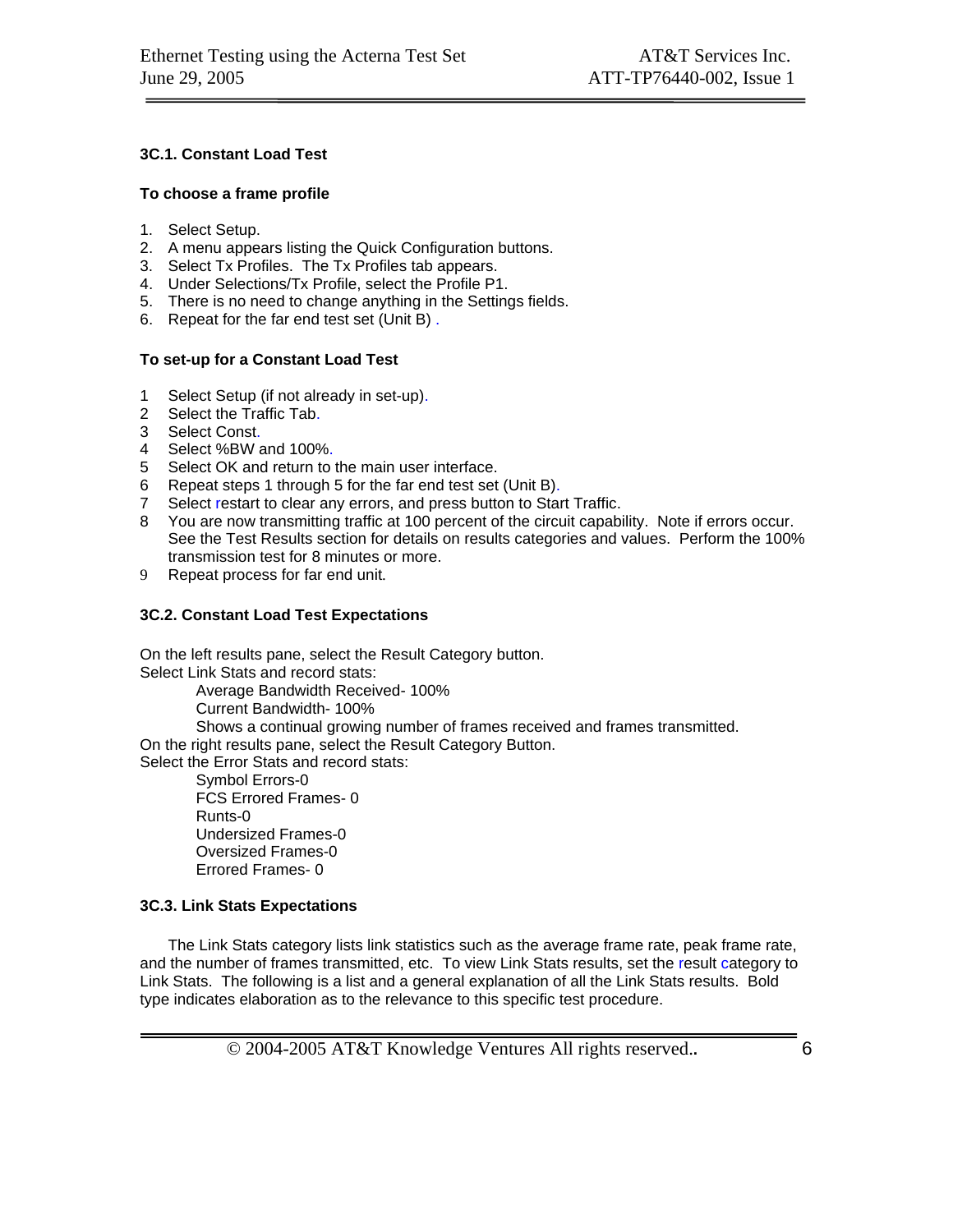## **Link Statistics (Stats) Test Expectations**

| <b>Benchmark Test</b>      | <b>Description</b>                                                                                                                                                                                                                                                                                                                                                                                                                                                            |
|----------------------------|-------------------------------------------------------------------------------------------------------------------------------------------------------------------------------------------------------------------------------------------------------------------------------------------------------------------------------------------------------------------------------------------------------------------------------------------------------------------------------|
| <b>Result Expectations</b> |                                                                                                                                                                                                                                                                                                                                                                                                                                                                               |
| Total Util %, Average      | The average bandwidth received, expressed as a percentage of the<br>entire 1 Gbps of available bandwidth. The average is calculated over<br>the time period elapsed since the last test restart.                                                                                                                                                                                                                                                                              |
| Total Util %, Cur          | The current bandwidth received expressed as a percentage of the<br>entire 1 Gbps of available bandwidth. This result indicates what<br>rate of traffic is making it across the link from the far end.                                                                                                                                                                                                                                                                         |
| Total Util %, Peak         | The peak bandwidth utilized by the received traffic expressed as a<br>percentage of the entire 1 Gbps of available bandwidth since the last<br>test restart.                                                                                                                                                                                                                                                                                                                  |
| Frame Rate, Average        | The average rate of received frames, expressed in frames per<br>second. The average is calculated over the time period elapsed since<br>the last test restart.                                                                                                                                                                                                                                                                                                                |
| Frame Rate, Cur            | The current rate of received frames, expressed in frames per second.<br>This measurement is an average taken over the prior second of test<br>time.                                                                                                                                                                                                                                                                                                                           |
| Frame Rate, Min            | The minimum rate of received frames over a one second period,<br>expressed in frames per second.                                                                                                                                                                                                                                                                                                                                                                              |
| Frame Rate, Peak           | The maximum rate of received frames over a one second period,<br>expressed in frames per second.                                                                                                                                                                                                                                                                                                                                                                              |
| Frame Size, Min            | The size in bytes of the smallest frame seen since last test restart.                                                                                                                                                                                                                                                                                                                                                                                                         |
| Frame Size, Max            | The size in bytes of the largest frame seen since last test restart.                                                                                                                                                                                                                                                                                                                                                                                                          |
| <b>Received Frames</b>     | The number of frames received since the last test restart.                                                                                                                                                                                                                                                                                                                                                                                                                    |
| <b>Transmitted Frames</b>  | The number of frames transmitted since the last test restart. In a<br>loop back test Received and Transmitted frames should be<br>equal. If they are not, an error may have occurred. Check error<br>counters.                                                                                                                                                                                                                                                                |
| Rx Bits/Sec, Cur           | The current bandwidth utilized by the received traffic expressed in<br>bits per second. This measurement is an average taken over the prior<br>second of test time. In a loopback test, the Rx and TX Bits/Sec<br>Cur values should track together. This is also true for an end to<br>end test, if the same profile settings are used.                                                                                                                                       |
| Tx Bits/Sec, Cur           | The current bandwidth utilized by the transmitted traffic expressed in<br>bits per second. This measurement is an average taken over the prior<br>second of test time. This will tell us how fast we are transmitting. In<br>the Ramp Test, once a pause frame is received, we want to<br>check this result to see that it settles in near the rate in the<br>customer contract.                                                                                              |
| Delay, Max                 | The maximum Round Trip Delay measurement since the last test<br>restart. You must transmit an Acterna payload to measure round trip<br>delay. RTD measurements are only performed when using a<br>Constant traffic type. Check the service contract or SLA for a max<br>RTD parameter. If there is none, a benchmark for the particular<br>network is still recommended. In general, the Max RTD should<br>not be vastly greater than the average. A significant differential |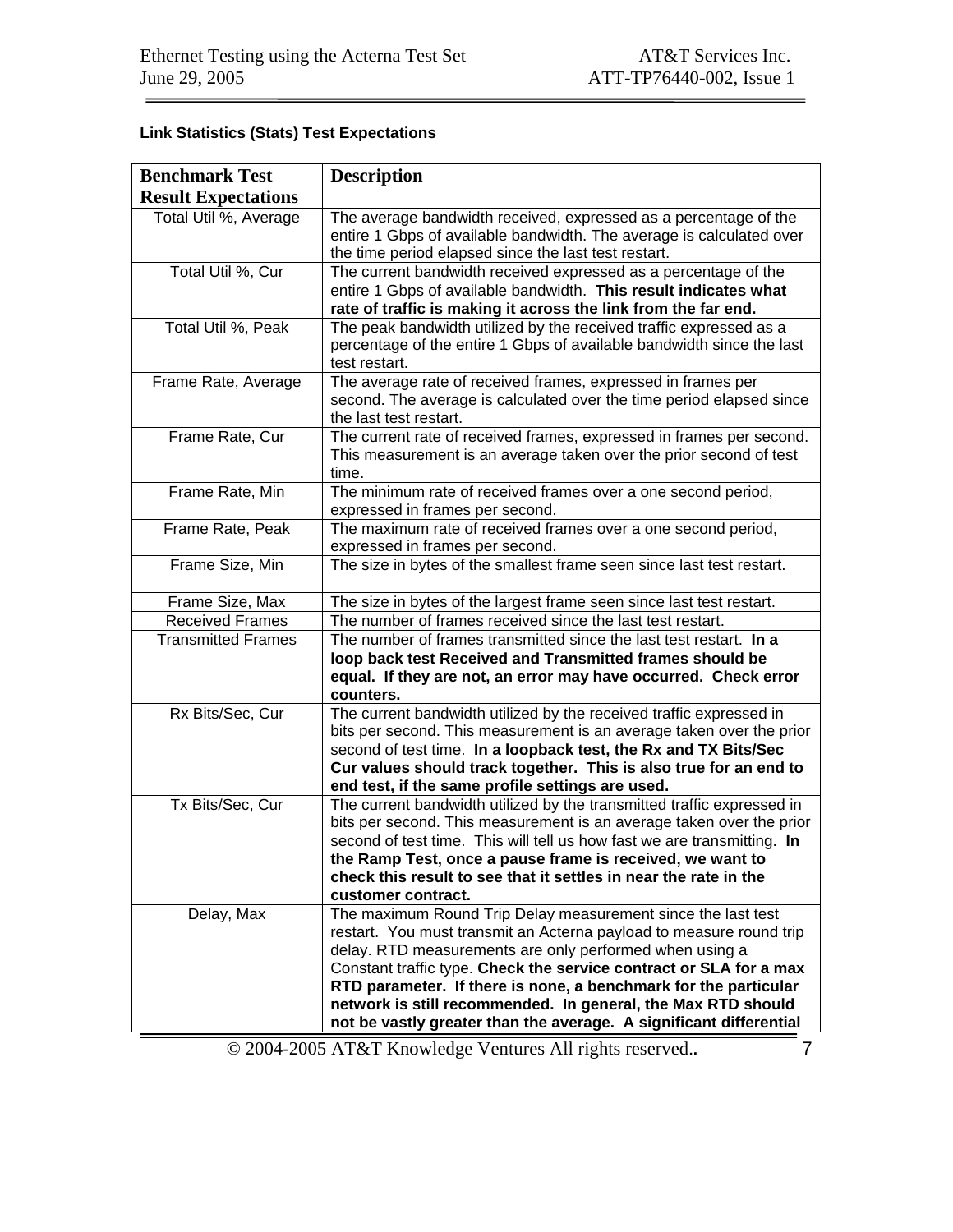|                | would indicate packet jitter is being imposed on the circuit by a<br>switching or buffering device.                                                                                                                                                                                                                                                                                                                                                                                                                     |
|----------------|-------------------------------------------------------------------------------------------------------------------------------------------------------------------------------------------------------------------------------------------------------------------------------------------------------------------------------------------------------------------------------------------------------------------------------------------------------------------------------------------------------------------------|
| Delay, Min     | The minimum round trip delay calculated in microseconds. You must<br>transmit an Acterna payload to measure round trip delay. RTD<br>measurements are only performed when using a Constant traffic<br>type. Check the service contract or SLA for an average. RTD<br>parameter. If there is none, a benchmark for the particular<br>network is still recommended. In general, this value should be<br>under 100 ms. Average delays in excess of 100 ms might impair<br>the performance of delay sensitive applications. |
| Delay, Avg.    | The average round trip delay calculated in microseconds.<br>You must transmit an Acterna payload to measure round trip delay.<br>RTD measurements are only performed when using a Constant traffic<br>type                                                                                                                                                                                                                                                                                                              |
| Svc Disruption | The service disruption time (maximum inter-frame gap) when service<br>switches to a protect line calculated in milli-seconds.                                                                                                                                                                                                                                                                                                                                                                                           |

## **3C.4. Link Counts Expectations**

| <b>Test Result</b>        | <b>Description</b>                                                                   |
|---------------------------|--------------------------------------------------------------------------------------|
| <b>Received Frames</b>    | A count of frames received since the last test restart, including<br>errored frames. |
| <b>Transmitted Frames</b> | A count of frames transmitted since the last test restart.                           |
| <b>RX Acterna Frames</b>  | A count of received frames with Acterna test packets.                                |
| <b>PAUSE Frames</b>       | A count of PAUSE frames received from a remote Ethernet device.                      |
|                           | This should be 0 until using the Ramp Test. When the                                 |
|                           | bandwidth approaches the provisioned limit, this counter should                      |
|                           | increment by at least 1.                                                             |
| Out of Seq Frames         | A count of out of sequence frames. Only valid while receiving frames                 |
|                           | with the Acterna payload. If this result is non zero, it indicates that              |
|                           | frames are being lost on the circuit under test.                                     |
| <b>VLAN Frames</b>        | A count of VLAN frames as defined in IEEE 802.p/q. This result only                  |
|                           | appears for Test Pads with the VLAN Tagging option.                                  |
| Unicast Frames            | The number of unicast frames received since the last test restart.                   |
| <b>Multicast Frames</b>   | The number of multicast frames received since the last test restart.                 |
| <b>Broadcast Frames</b>   | The number of broadcast frames received since the last test restart.                 |
| 64 Byte Frames            | A count of frames with a length of 64 bytes.                                         |
| 65-127 Byte Frames        | A count of frames with lengths between 65 and 127 bytes, inclusive.                  |
| 128-255 Byte Frames       | A count of frames with lengths between 128 and 255 bytes, inclusive.                 |
| 256-511 Byte Frames       | A count of frames with lengths between 256 and 511 bytes, inclusive.                 |
|                           | Since we chose a frame size of 256, all the frames should be                         |
|                           | counted here. If you chose a different frame size, the counts will                   |
|                           | fall into the appropriate bins.                                                      |
| 512-1023 Byte Frames      | A count of frames with lengths between 512 and 1023 bytes,                           |
|                           | inclusive.                                                                           |
| 1024-1518 Byte Frames     | A count of frames with lengths between 1024 and 1518 bytes,                          |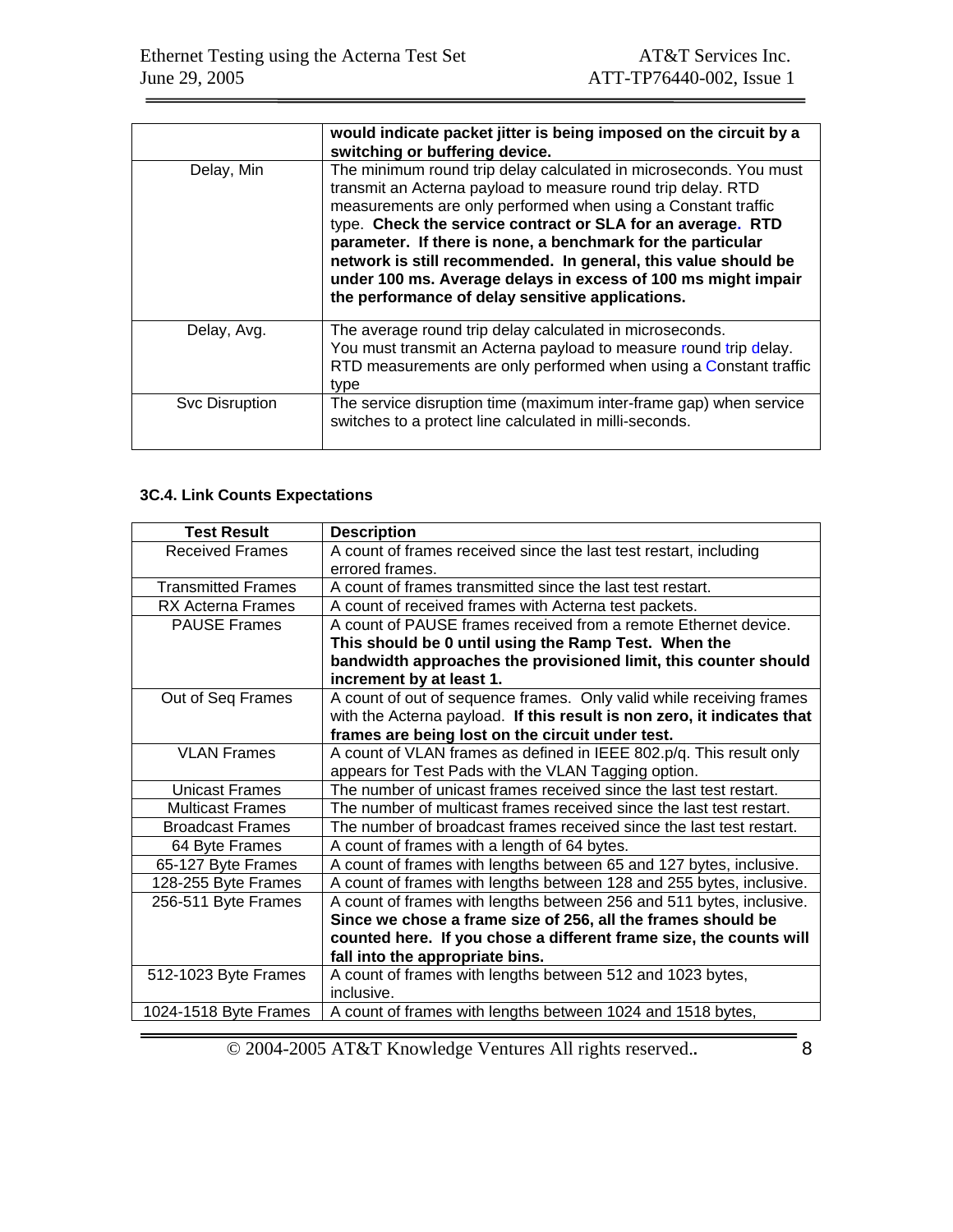inclusive.

#### **3C.5. Error Stats Expectations**

The Error Stats category lists error statistics such as the number of symbol errors, FCS errored frames, and runts. In this test procedure, any non-zero value for these Error Stats, constitutes a test failure.

| <b>Test Result</b>        | <b>Description</b>                                                                                         |
|---------------------------|------------------------------------------------------------------------------------------------------------|
| <b>Symbol Errors</b>      | A count of invalid 10-bit code words received on the physical layer.                                       |
|                           | This result will not increment more than one time per frame.                                               |
| <b>FCS Errored Frames</b> | A count of frames containing Frame Check Sequence (CRC) errors.                                            |
| <b>Runts</b>              | A count of frames under the required 64 byte frame length containing<br>Frame Check Sequence (CRC) errors. |
| <b>Undersized Frames</b>  | A count of frames under the minimum 64 byte frame length.                                                  |
| <b>Oversized Frames</b>   | A count of frames over the maximum 1518 byte frame length.                                                 |
| <b>Errored Frames</b>     | A summed count of FCS Errored Frames, Runts, Undersized<br>Frames, and Oversized Frames.                   |

#### **3D. End-to-End Testing Illustration**

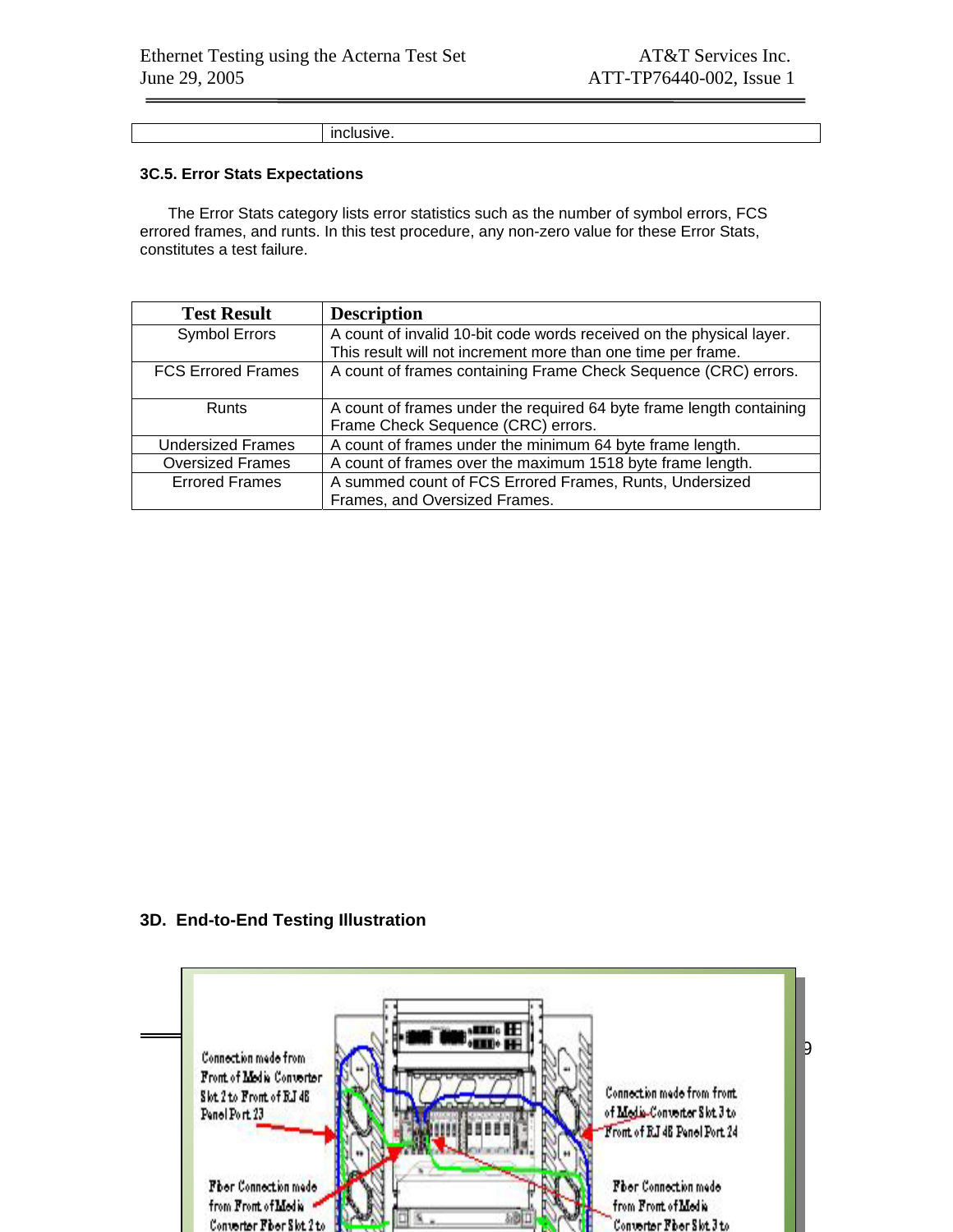#### **3E. Note on Sending Deliberate Errors**

In the transport test world it is common to send a bit error across a circuit once BERT pattern synchronization has been achieved. This assures the technician(s) that the proper end locations are the ones that are synchronized. The parallel for Ethernet testing is to send a FCS error. However, one of the inherent traits of Ethernet is that error frames are discarded by Ethernet aware interfaces. In the case of the 10/100 and Gigabit services over SONET, the Network Element interfaces are Ethernet aware. Frames with deliberate FCS errors sent by the test set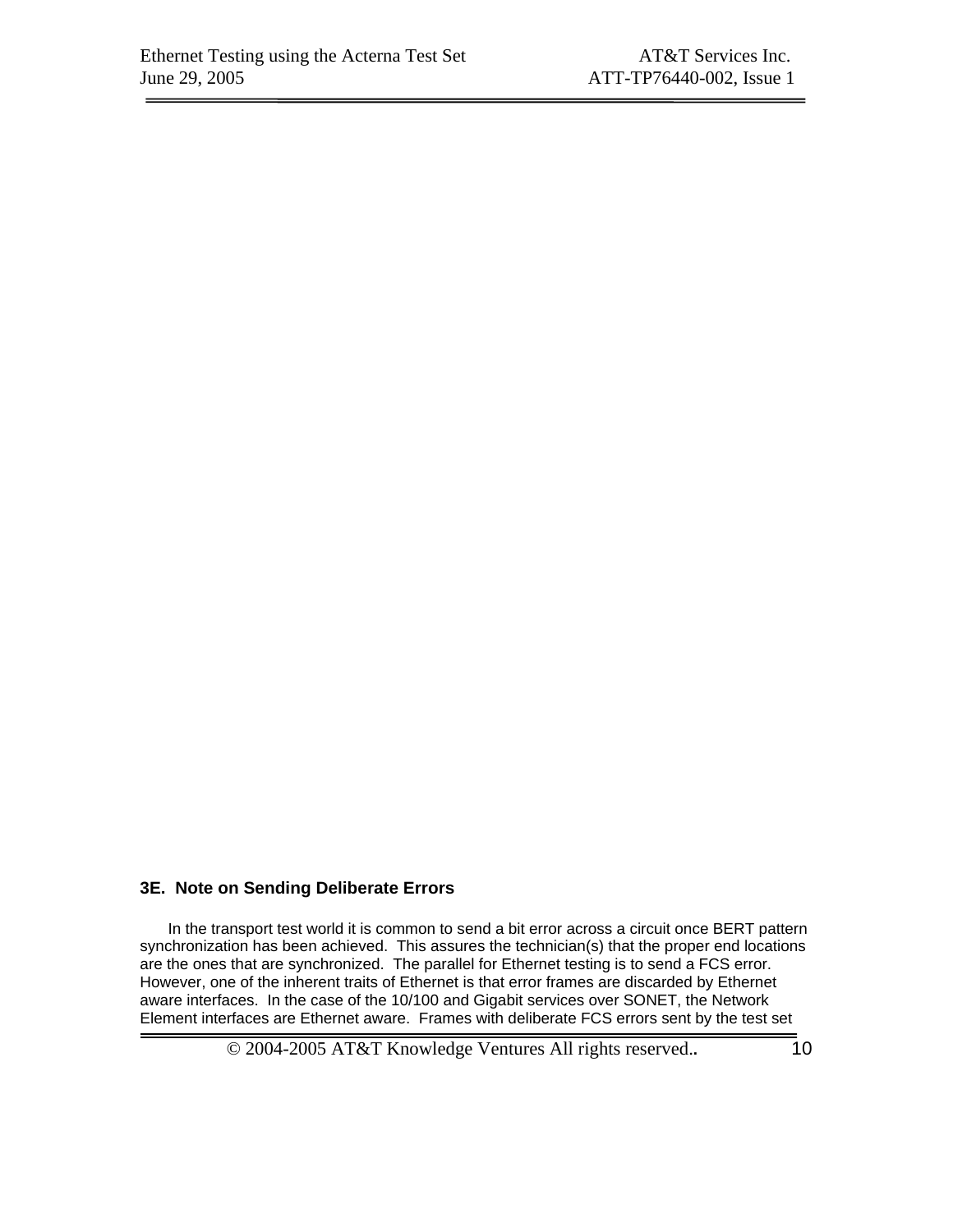will be dropped by the locally connected Ethernet port. Instead of seeing an FCS, what the far end test set will see is that a frame was lost. In contrast, the DWDM application would behave differently. The ports on the DWDM device handle traffic with complete transparency. Error frames are passed through along with valid frames. The far end test set would count an FCS error. However, since the test set is behaving as an Ethernet element, if it were in loop back, it would discard an error frame just as a switch would. In this way, the technique so often used in the TDM world can still be used for most Ethernet Transport applications.

Caution. Testing of cables, jumpers and frame facilities need to be performed from end-to-end without the attachment of active Ethernet devices. Perform testing from test set to test set to validate Category 5t facilities.

#### **3F. Test Set Interoperability**

#### **3F.1 Same Type Test Sets**

With the deployment of Ethernet type services, it has been well known that there are idiosyncrasies and standards differences between products and manufacturers. As a result, it is most advantageous that when end-to-end testing is performed, that the same type of test set and model from the same manufacturer is used for this testing. The two test set manufacturers standardized within AT&T (Sunrise and Acterna) work extremely effectively when the same test set is used on each end of the circuit.

The general availability of the Sunrise Telecom MTT-28/SSMTT-29 and Acterna 2802 Test Sets will be December 2003.

#### **3F.2 Different Type Test Sets**

Ethernet testing using different manufacturers products dictates special handing due to the soft standards found within the Ethernet architecture. While AT&T has selected two outstanding test sets from two different manufacturers (Sunrise Telecom & Acterna), both which will test to each other in an end-to-end test. The following information was ascertained through multiple interoperable tests. When the following stipulations are met, both test sets will function with one another. If any other manufacturer test sets are used, it will be necessary for interoperable lab tests be performed to insure their interoperability compliance as well.

#### **3F.2.A End-to-End testing**

The Acterna 2802 must be configured to run an All 1s or All 0s test pattern and the MAC address of the Sunrise Telecom module needs to be entered as the Destination MAC address for the 2802. Auto negotiation should be set for Disabled.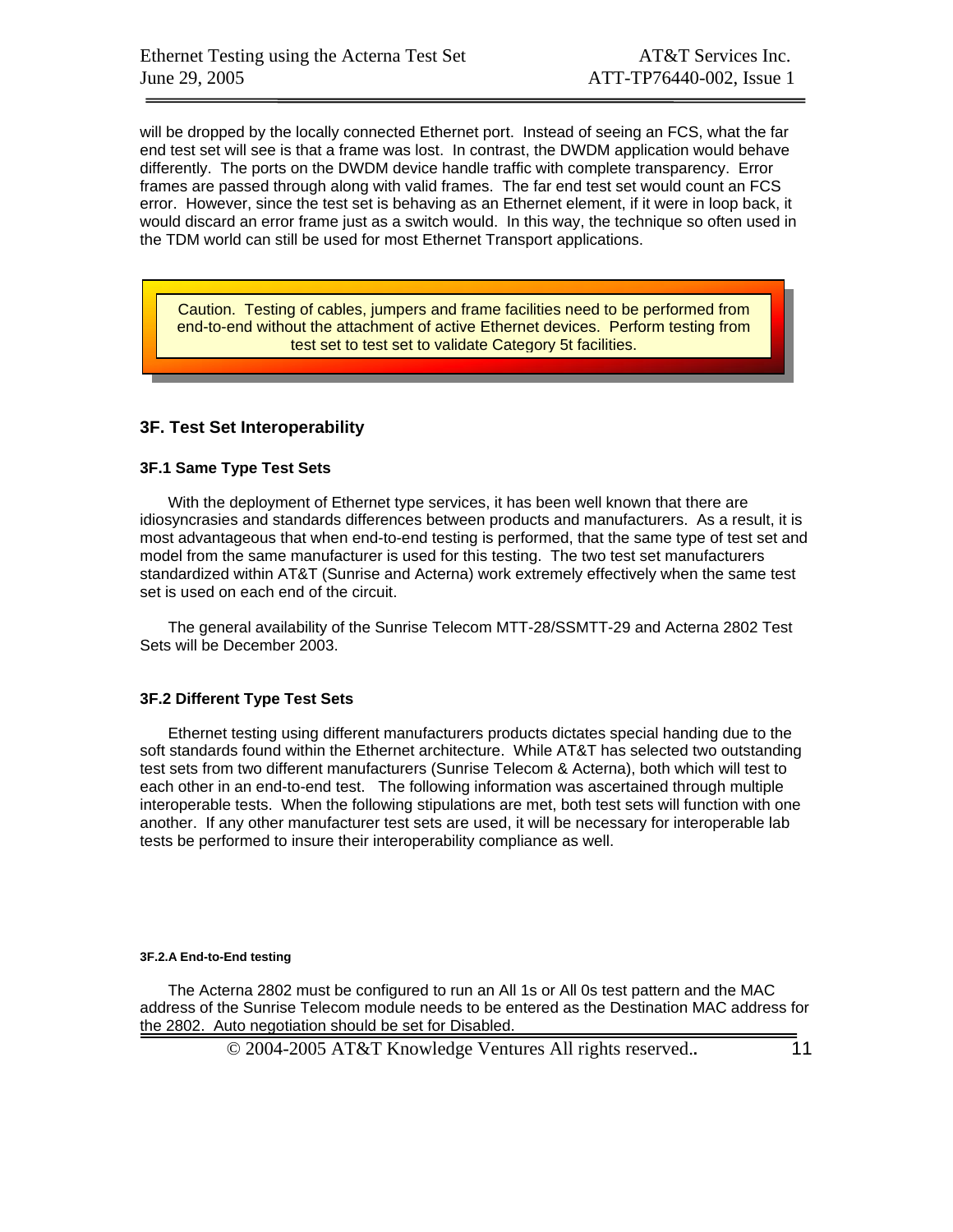The Sunrise Telecom MTT-28 (10/100Base-T) module or the SSMTT-29 (Gigabit Ethernet) module must be configured for Layer 2, with an All 1s or All 0s test pattern, and the MAC address of the 2802 needs to be entered as the Destination MAC Address of the Sunrise Telecom module. Auto negotiation should be set for Disabled.

#### **3F.2.B Loopback testing**

If the Sunrise Telecom Ethernet module is set in a manual loop back mode, the Acterna 2802 module can run clean to itself.

The Sunrise Telecom Ethernet modules cannot run clean through a manual loop on the Acterna 2802. The Acterna 2802 must not be able to retransmit the Sunrise payload.

#### **3F.3 Cable Test Devices**

The Westek Cable Test Device has been approved by the AT&T LOCAL EXCHANGE companies for use in the end-to-end testing of electrical 8-wire cable used for Ethernet and other electrical circuits. This device can be used to test for electrical faults (open, short, grounds) from one RJ45 end point to the other RJ45 end point. The master device attaches to one end with the remote attaching to the other. This device will tell the technician at either end the correct test and wiring configuration end-to-end. This device is suitable for all Ethernet pre-wiring before circuit placements are made. (Circuit testing will be made with the Acterna and Sunrise Telecom test sets.)

The Westek device also provides talk battery in order for a hand set to be placed at each Cable Test Device which permits the remote technicians to converse with one another.

The general availability of this product will be December 2003.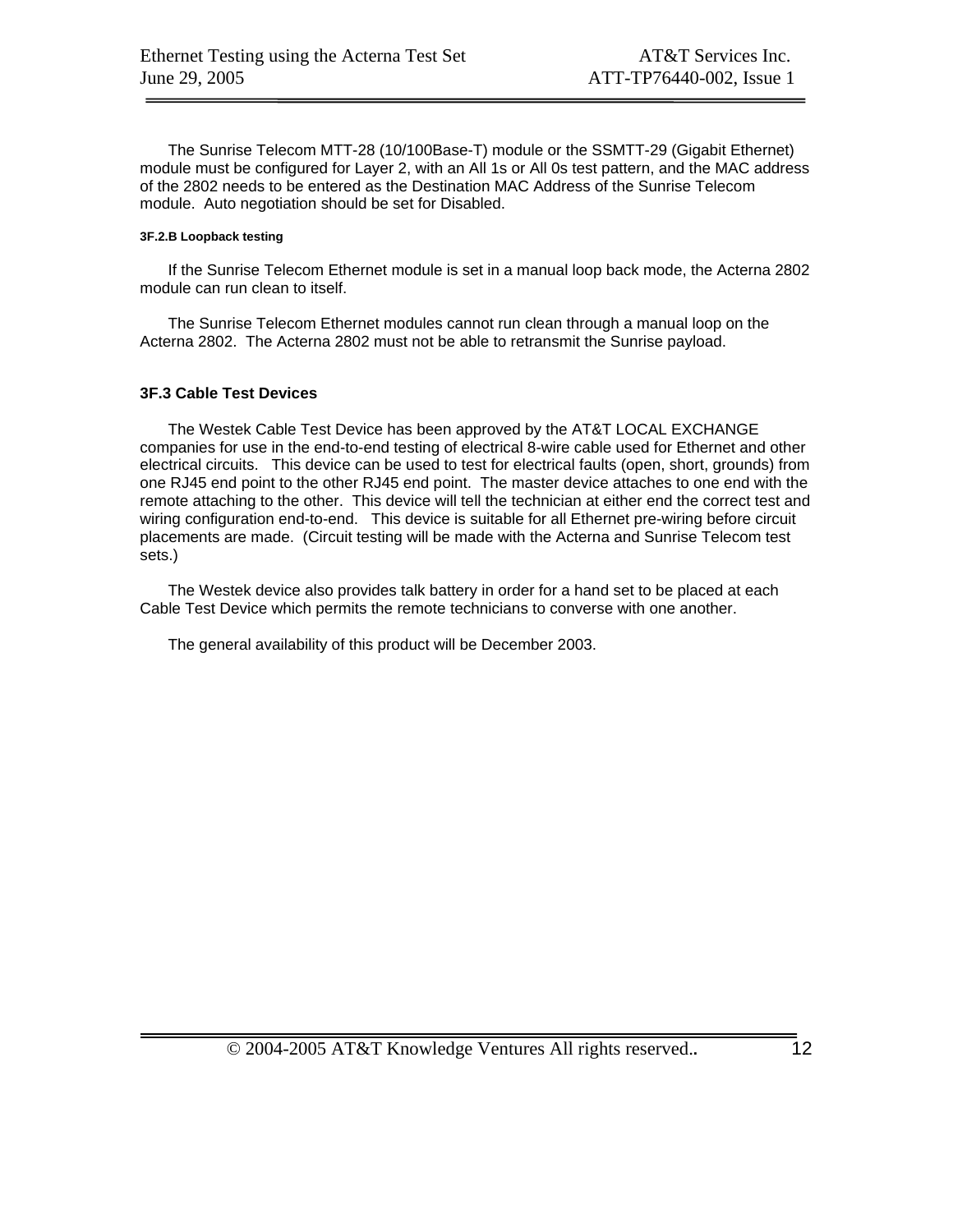## **4. Testing Job Aids using the Acterna Test Set**



#### **Tools Needed**:

- Service description for the circuit under test (e.g. the bandwidth to be verified)
- Acterna FST-2802 TestPad with correct GBICs, quantity 2
- Appropriate fiber optic cables (duplex SC multi-mode or single-mode)

Figure 1. Customer sites with EOS Handoffs

The Ethernet traffic is mapped into SONET sub-rates for efficient transport across the SONET or DWDM core. This is the enabler of the "Fractional" services alluded to above. Table 1 below describes the maximum guaranteed Ethernet throughput related to the appropriate SONET mapping. This mapping flexibility allows for:

- "Right-sizing" the backbone circuit for the customer needs
- Conservation of core bandwidth. (Avoid reserving full STS24c channels for lesser loads)
- Hitless remote upgrades as customer purchases greater bandwidth to meet growing needs. (no truck roll, no line card swaps as with OC3 to OC12 jump)

**Transport Circuit Size % GE Interface Speed Bandwidth in Mbps**  STS1 5 5 50  $STS3c$  15 150  $STS6c$   $|$  30  $|$  300  $STS9c$   $|$  45  $|$  450  $STS12c$  60 60 600 STS24c | 100 | 1000 STS48c | 100 | 1000

Table 1. Relationship between SONET mapping and maximum throughput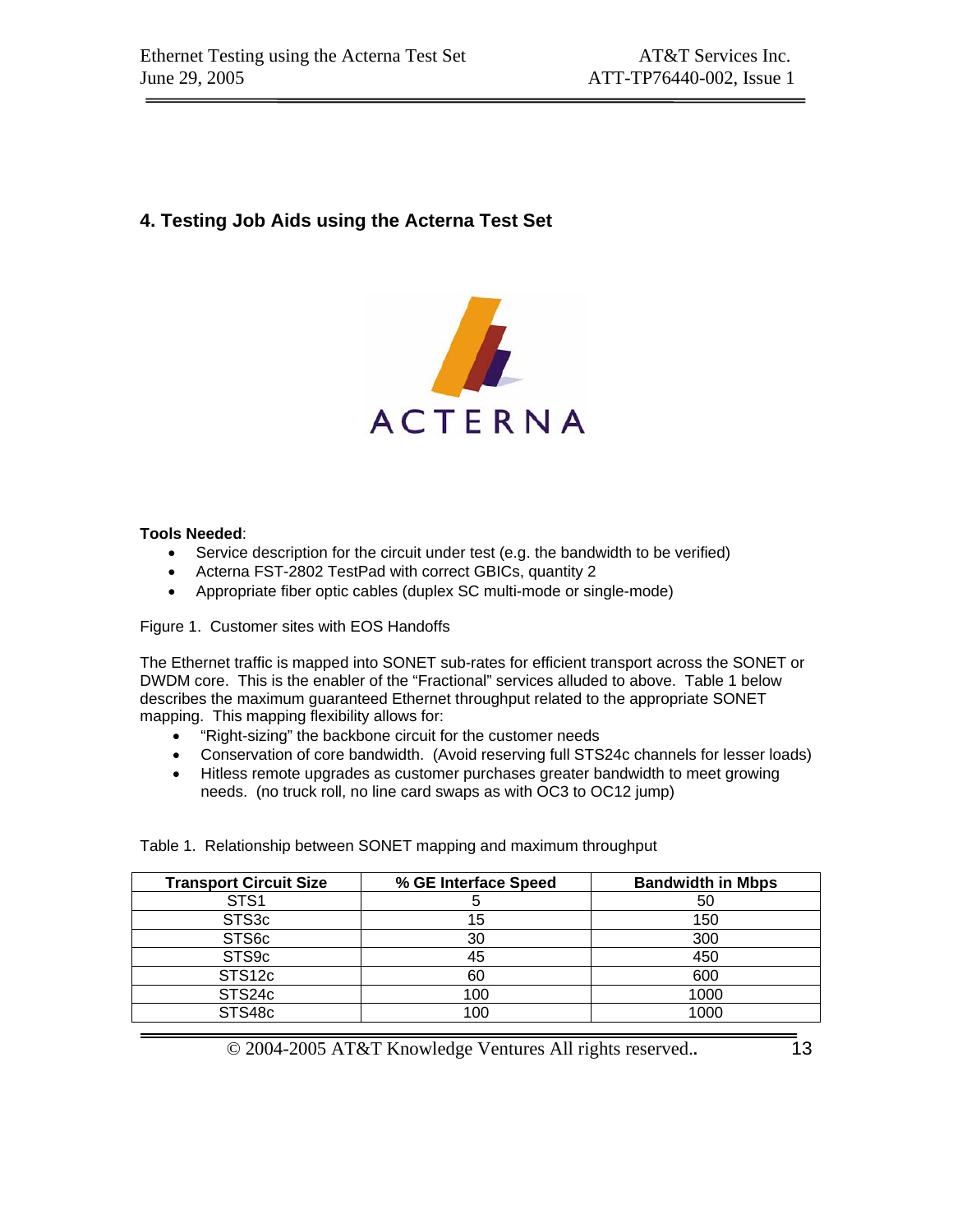NOTE**: These values are based on average EOS throughput test results with various frame sizes. Results can vary based on test equipment, frame size and line conditions. In general the SONET circuit can transport more than the Bandwidth listed in the table, but published values are rounded rather than listed in traditional Sonet/TDM sizes. For example, actual throughput on an OC12c might approach 620 Mbps with certain frame sizes, but the circuit is operating correctly as long as it operates error free to 600 Mbps.** 

The bandwidth sold will be defined in the customer's contract and should be part of the work document for the circuit turn up. The testing should verify error free operation of the circuit up to that bandwidth. In order to check overall provisioning of the circuit, traffic should be analyzed above the contracted rate to make sure that no traffic over the contract will pass. This test protects the provider from wasted core bandwidth due to incorrect provisioning.

#### GBIC Descriptions

Table 2 lists the GBIC types with the associated cables and connectors.

#### Table 2. GBICs and cables

| <b>Wavelength/Mode</b> | <b>GBIC Jacks</b> | <b>Fiber Cable</b> | Connector |
|------------------------|-------------------|--------------------|-----------|
| 850 nm MM              | Black or beige    | .<br>Jrange        | SC        |
| 1310 nm SM             | Blue              | Yellow             | SC        |

It is a requirement to use matched GBICs and the appropriate fiber optic cable when connecting the network element to the customer device or to your FST 2802 TestPad.

Many Ethernet devices include support for Auto-Negotiation. This allows the element ports to automatically negotiate Ethernet parameters with the near end device such as the customer's switch or router or, in this case, the FST-2802 TestPad. Settings required include half duplex or full duplex operation. Full duplex means that each port can both transmit and receive simultaneously. Half duplex mode means that, if required by the attached customer device. Some older Gigabit switches may require this mode.

A second selectable parameter that must be addressed is Flow Control. Flow control refers to the ability to send and/or respond to pause frames. When enabled an Ethernet device will generate pause frames toward an attached device when there is too much ingress traffic. This capability allows Ethernet devices to smooth out the bursty nature of Ethernet traffic. This is what allows a 1000 Mbps capable Ethernet port to connect to a smaller SONET sub-rate, such as an STS3c (~150 Mbps). For any fractional rate service, it is imperative that Flow Control be enabled on the customer equipment.

#### Ethernet Testing Concepts

There are three main test criteria for verifying proper operation of the equipment and associated provisioning for the Gigabit Ethernet Service. There is also a fourth test related to the SONET backbone.

*Link Connectivity*: This involves verifying that the ports on either end of the circuit operate properly by establishing a local Ethernet link with the attached test equipment. The FST-2802 is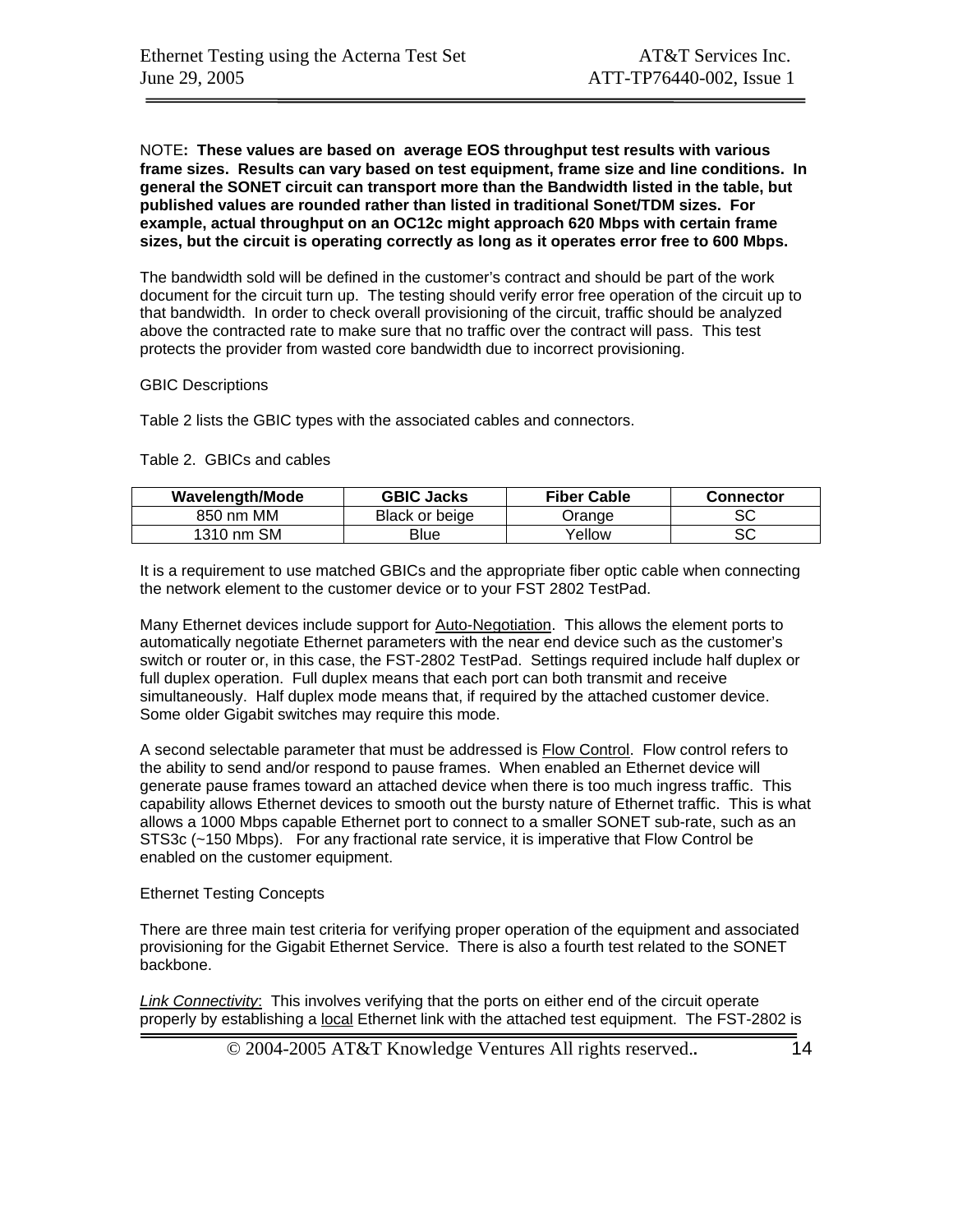being used to emulate the customer's end device. Additionally, connectivity also refers to the two desired end points (test set to test set) across the SONET network having communication.

*Throughput*: This involves verifying that the contracted throughput (Mbps) is delivered, error free, by the circuit under test. In the case of sub-rate Gigabit services, this also involves verifying proper configuration and operation of the flow control features.

*Pause*: This is a measurement to ensure that a device that is responds when incoming traffic is coming at too high of a rate. The Pause frame is transmitted to the device which is overwhelming the receiver and initiates a pause in transmiting adequate to clear the buffer. This is a function of line rate and processor speed.

*Burst*: In order to emulate realistic customer traffic patterns, the customer the test set can be programmed to transmit in burst mode. This provides a more realistic network simulation for circuit provisioning.

#### **About the FST-2802**

The FST-2802 is the ideal telecommunications solution for testing and verifying Ethernet network elements and services. It is an additional module for the widely deployed TTC/Acterna TestPad platform, which includes the 2209, 2310, 2510 and more. It is designed for field use by transport technicians involved with installation, commissioning, service turn-up, and troubleshooting of TDM, SONET, and now Ethernet Transport Services.



**Figure 3. FST-2802 TestPad** 

This application note is not intended to provide an exhaustive training on every aspect of the FST-2802 features or menu structure. Instead, the following instructions will hone in on specific applications surrounding services built on the 15454 and the G1000-4 line card. A complete overview of the TestPad and the FST-2802 Module can be gained from the user manual as well as from context sensitive help screens embedded in the unit.

#### **Test Procedures**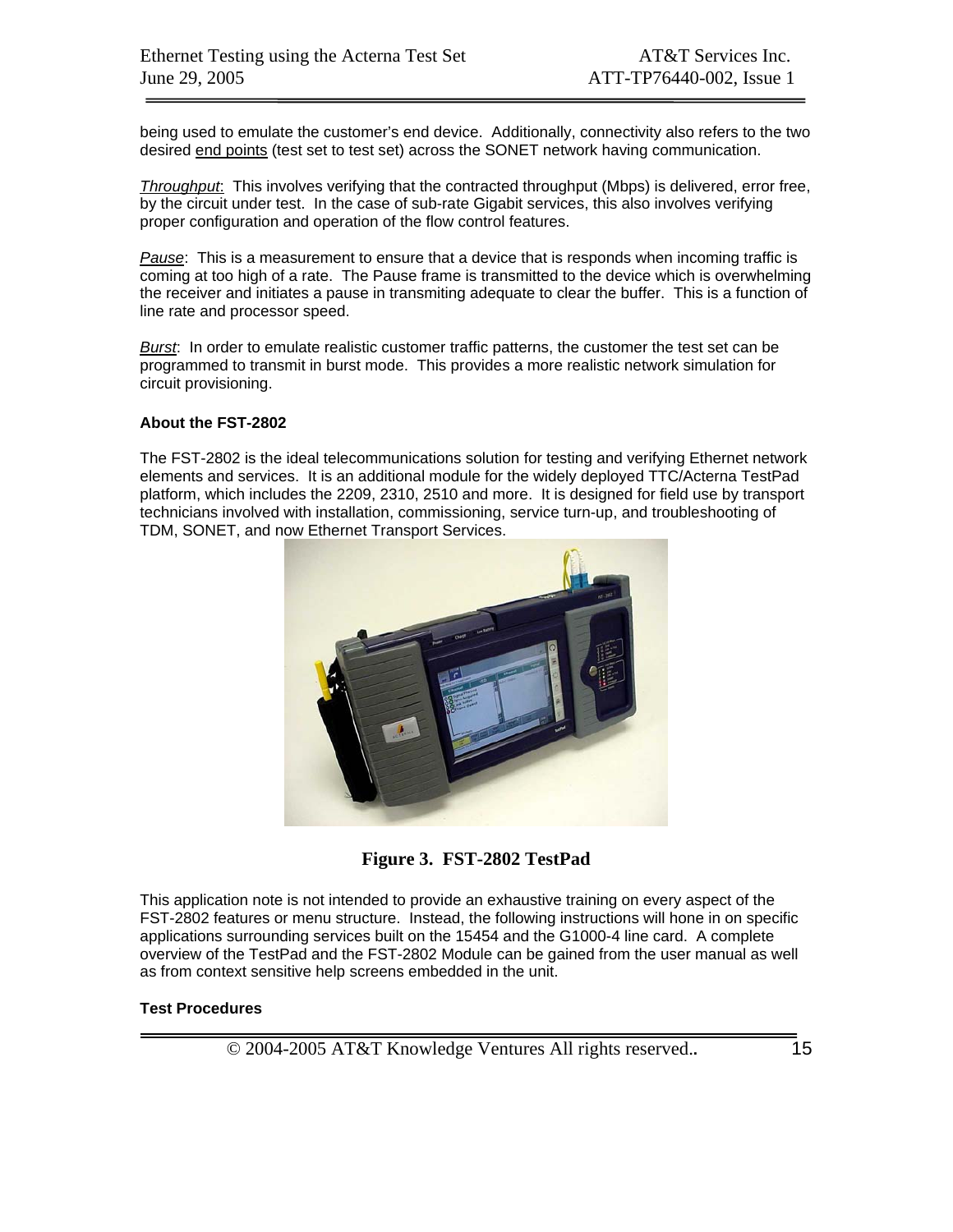This section provides step-by-step instructions for performing Gigabit Ethernet tests using the TestPad.

#### **End to End or Single Ended Testing**

Since Auto-Negotiation of Ethernet link parameters and Flow Control performance are local events at each end of the circuit, end to end testing with 2 FST-2802's provides the most thorough verification of all aspects of the circuit operation. Figure 4 depicts this scenario.

Figure 4. Set-up for 2 Ended Gigabit Circuit Test



#### **Connectivity: Ethernet link initialization**

The recommended setting for customer equipment and therefore for the FST-2802 as it emulates customer equipment is for auto-negotiation and flow control to both be turned on.

To specify link initialization parameters

1 Using the application buttons, select a TERM>1G Ethernet for fiber or 10/100 Ethernet for copper.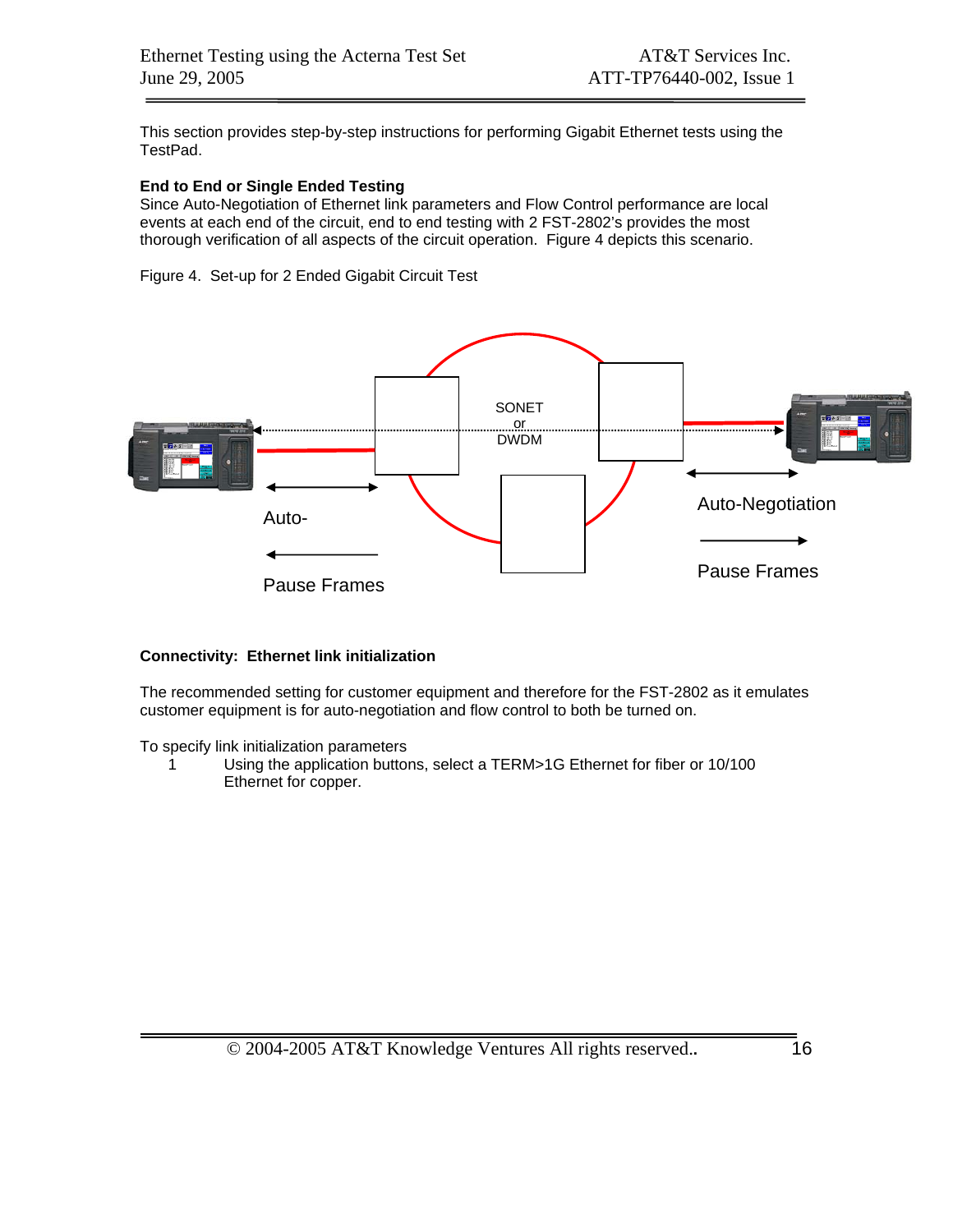| <b>ETUIM</b><br>MON/<br>THRU  | <b>TERM</b>        |            | , , , , , , , , , , , , , , , , , , , , |                  |     |                     |                   | -10<br><b>SETUP</b>            |
|-------------------------------|--------------------|------------|-----------------------------------------|------------------|-----|---------------------|-------------------|--------------------------------|
| AutoNeg:                      |                    |            | 10/100 Ethernet                         |                  | hst |                     |                   |                                |
| Etl                           | <b>1G Ethernet</b> |            |                                         |                  |     | <b>Ethernet</b>     |                   | Signal                         |
| <b>GBIC Status</b>            |                    |            | 1000BASE-SX                             |                  |     | <b>GBIC Status</b>  |                   | 1000BASE-SX                    |
| Laser<br>OFF                  |                    | Loop<br>Up | Loop<br>Down                            | Start<br>Traffic |     | Single<br>FCS Error | <b>LLB</b><br>OFF | <b>Reset Svc</b><br>Disruption |
| Terminate 1G Ethernet: [Demo] |                    |            |                                         |                  |     |                     |                   | 0%                             |

2 Tap SETUP.

A group of quick configuration buttons appears.

3 Tap Link Init.

- The Link Init tab appears.
- 4 Tap the AutoNeg On Button<br>5 Tap the AutoNeg button that b
	- Tap the AutoNeg button that becomes available. A window appears listing the autonegotiation capabilities. For Pause Capable select the following:

Rx Only: This will allow the FST 2802 to properly pause traffic when it receives Pause Frames.

For Full Duplex (FDX) and Half Duplex (HDX) select:

- Yes on both (will support both)
- 6 Click OK on both screens to get back to the main user interface
- 7 Connect the FST-2802 to the network element using the proper cable (Fiber or Copper as appropriate). For Fiber tap the gray flashing Laser OFF button on the lower left of the screen to activate the FST-2802 laser. The button will illuminate yellow and say "Laser ON". The 2 Gigabit ports should now perform auto-negotiation and establish the Ethernet link.
- 8 Since this is a 2-ended test, perform the same process at the far end FST-2802.
- 9 Look for Signal, Sync, and Link Active LEDs on the right side of the FST-2802. If you do not get a Link, make sure that the technician at the far end has the 2802 set up through step 7 of this procedure.
- 10 You now have an Ethernet connection between the locally connected G1000-4 port and the test device.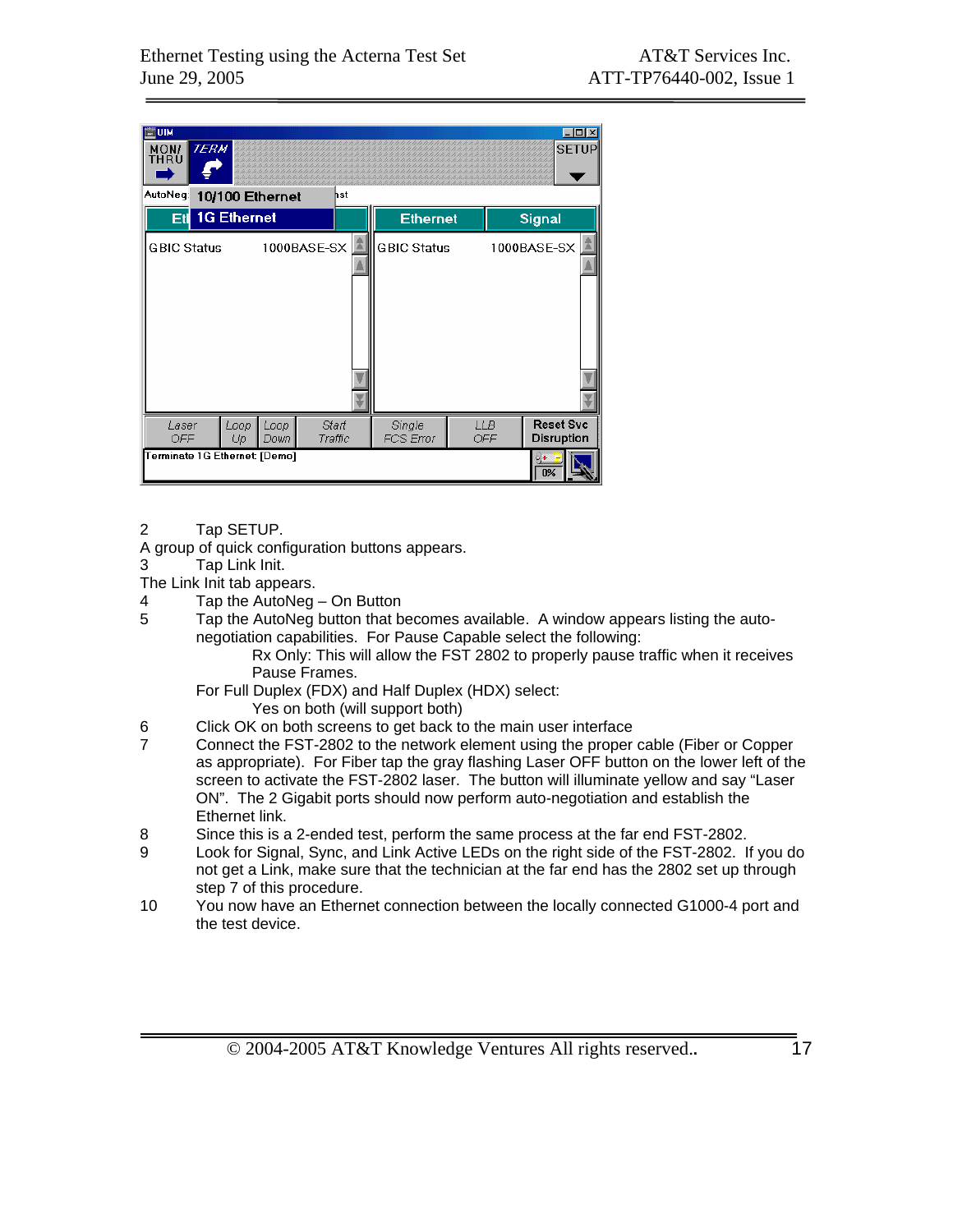#### **Throughput Testing**

The FST-2802 supports three traffic load types. They are Constant Rate, Burst, or Ramp. For this application we will use both Constant Rate and Ramp. The reasons we'll use these two will be explained as we go along. Before we do that, we need to set-up some Ethernet frames to actually send.

#### **To define a frame profile**

1 Tap Setup.

A menu appears listing the Quick Configuration buttons.

2 Tap Tx Profiles.

The Tx Profiles tab appears.

| <b>Terminate 1G Ethernet</b> |                               |                                 |                     |         |  |  |  |  |  |
|------------------------------|-------------------------------|---------------------------------|---------------------|---------|--|--|--|--|--|
|                              |                               |                                 |                     |         |  |  |  |  |  |
|                              | ID                            |                                 |                     |         |  |  |  |  |  |
| Error<br>Summary             | <b>Tx Profiles</b>            | $Rx$ Profiles $\vert$ Link Init |                     | Traffic |  |  |  |  |  |
| <b>Selections</b>            | <b>Settings</b>               |                                 |                     |         |  |  |  |  |  |
| <b>Tx Profile</b>            | <b>Profiles</b>               | DA Type                         | <b>Dest Address</b> |         |  |  |  |  |  |
| $\varepsilon$ P1<br>- ○ P3   | Profile 1                     | Unicast                         | 008016280000        |         |  |  |  |  |  |
| $CP2$ $CLP$                  | Frame<br>DIX                  | <b>EtherType</b><br>0800        |                     |         |  |  |  |  |  |
| Payload<br><b>CActerna</b>   | <b>VLAN Tag</b><br>Non-tagged |                                 |                     |         |  |  |  |  |  |
| © User Defined               | Length                        |                                 |                     |         |  |  |  |  |  |
| 00                           | 64                            |                                 |                     |         |  |  |  |  |  |
|                              | <b>OK</b>                     | Cancel                          |                     |         |  |  |  |  |  |

3 Under Selections/Tx Profile, select the Profile P1.

- 4 In the Settings fields, specify the frame characteristics for the traffic transmitted using the profile.
- 5 Under Profile, select Profile 1 to set-up the profile we chose to transmit
- 6 Under Length select 256

You can ignore DA Type, Dest Address, Frame, and EtherType and VLAN Tag settings for this application as they are not relevant.

- 7 Under Payload select Acterna
- 8 Now Tap on the Traffic tab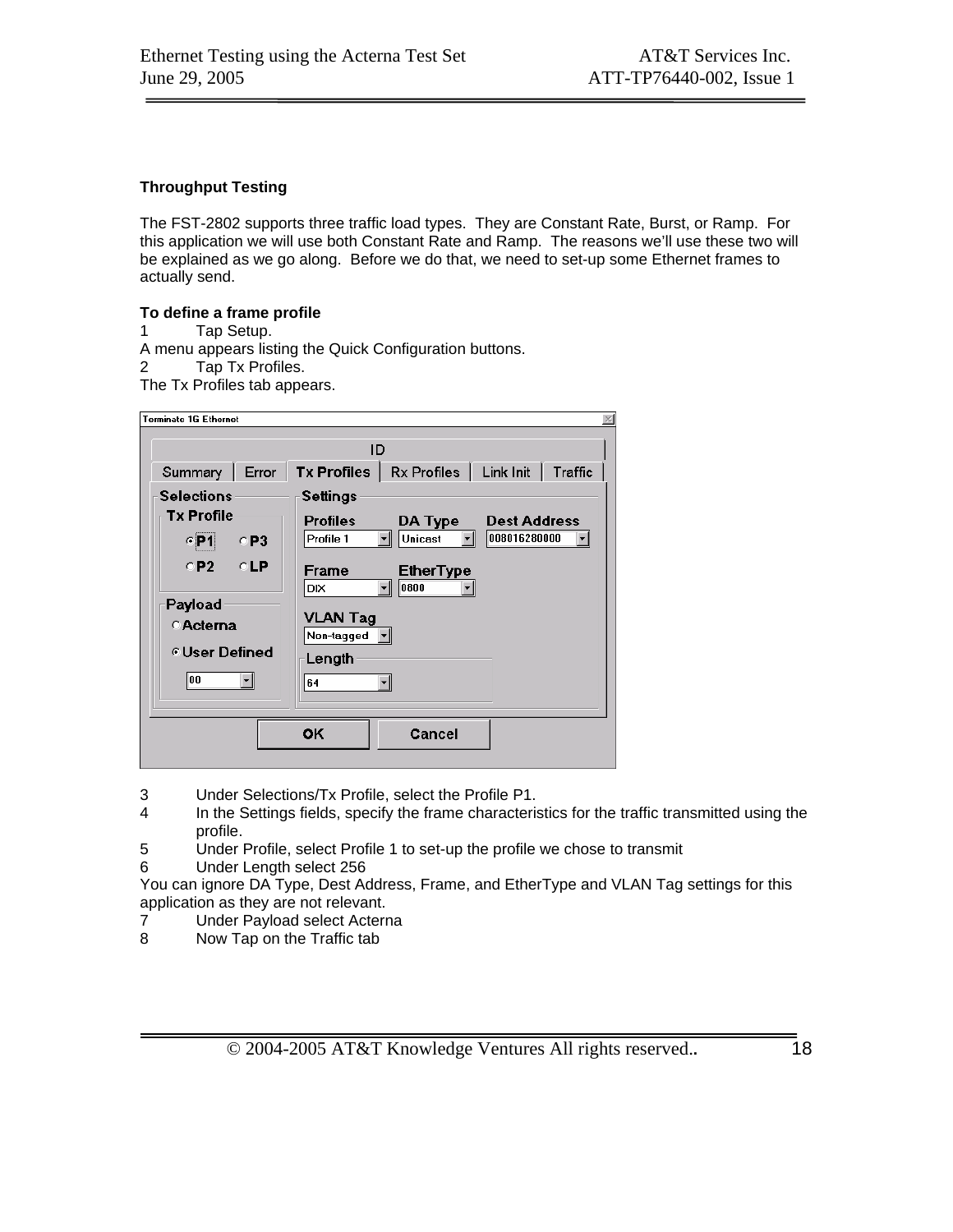| <b>Terminate 1G Ethernet</b>                                    |              |        |          |                |    |  |  |  |
|-----------------------------------------------------------------|--------------|--------|----------|----------------|----|--|--|--|
| Error   Tx Profiles  <br>Link Init<br><b>Traffic</b><br>Summary |              |        |          |                |    |  |  |  |
| <b>Load Unit</b><br><b>Load Type</b><br><b>Const Load</b>       |              |        |          |                |    |  |  |  |
|                                                                 | <b>CMbps</b> | 50     | ٠        |                |    |  |  |  |
| ⊕ Constant                                                      | $\cdot$ %BW  |        | 7        | 8              | 9  |  |  |  |
| <b>Bursty</b>                                                   |              |        | 4        | 5              | 6  |  |  |  |
|                                                                 |              |        |          | $\overline{2}$ | 3  |  |  |  |
| $\subset$ Ramp                                                  |              |        | $\Omega$ |                | << |  |  |  |
|                                                                 |              |        | CE       | Ok             |    |  |  |  |
|                                                                 |              |        |          |                |    |  |  |  |
|                                                                 | OK           | Cancel |          |                |    |  |  |  |
|                                                                 |              |        |          |                |    |  |  |  |

- 9 Select Constant and enter the bandwidth the customer is buying in either Mbps or by % of a 1G or 10/100 M load as appropriate. See the customer contract or work document.
- 10 Tap OK
- 11 For a 2 ended test, perform steps 2 through 11 at the far end.
- 12 From the main user interface screen, make sure the laser is on (lower left > flashing yellow) and Signal, Sync, and Link Active are all still lit. If there are any errors (red LEDs), tap Restart in the upper right. Now tap Start Traffic. You are now transmitting across the link.
- 13 Desired Results. The Summary Category should indicate All Summary Results OK. The Link Counts category should show Out of Seq Frames equal to 0.
- 14 Link Utilization should show full bandwidth as being transmitted by the far end.

See the combined results section at the end of the application note for detailed explanations.

**Testing Pause Functionality** For a full Gigabit service (1000Mbps) the Constant rate traffic test we just performed above would be sufficient. However, we mentioned that we would use a Ramp traffic type to test the Pause functionality of the network elements. What ramp allows us to do is to gradually increase the traffic rate until we approach and exceed the provisioned backbone bandwidth. The result seen should be a pause frame issued by the network element port back towards the FST-2802. Also, we should not be able to transmit over the contract rate without incurring Out of Sequence frames.

Since the Flow Control/Pause frame functionality is independent at both ends, this test should be performed at each end of the circuit with the far end looped back. Perform on one side at a time.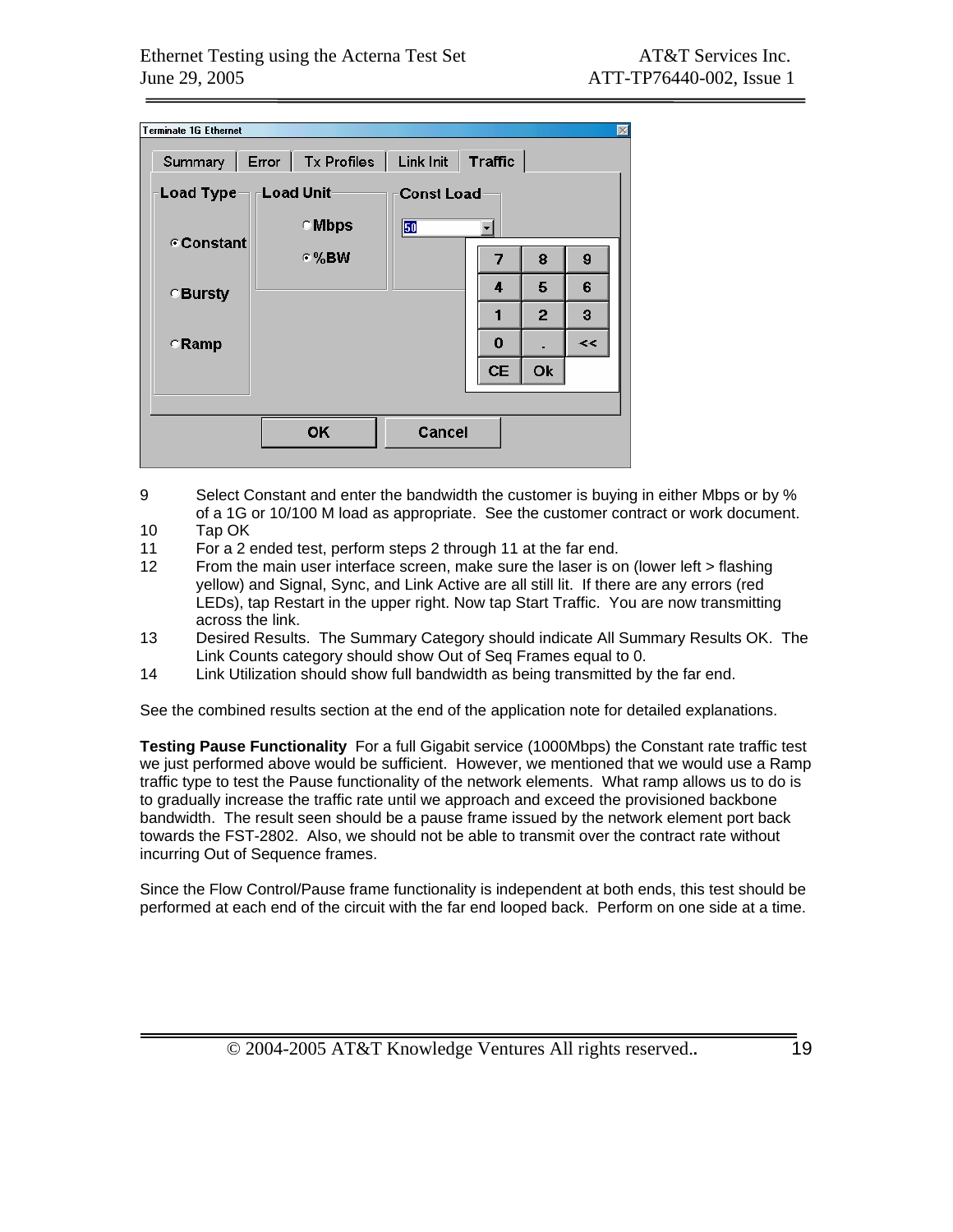#### **To set-up for a Pause (Ramp) Test**

In order to perform Ramp test, we will need to establish a loop at one end of the Ethernet network. This can be done in one of two ways:

- Local Loop with the FST-2802. Personnel operating the FST-2802 at the far end can tap the LLB button on the user interface. This will cause the FST-2802 to return all of the error free traffic that it receives. The near end FST-2802 should receive all the traffic that it sends. Any missing or errored traffic will be noted. The time delta for the round trip is calculated. Note the LLB button on the user interface in Figure 5.
- Remote Loop with the FST-2802. Personnel at the near end FST-2802 can issue a Loop-Up command to the far end FST-2802. When the loop up command is confirmed and traffic is started, the near end FST-2802 should receive all the traffic that it sends. Any missing or errored traffic will be noted. The time delta for the round trip is calculated. Upon completion, the near end FST-2802 operator can tap the loop down button. Note the Loop Up/Down buttons on the user interface in Figure 5.
- 1 Tap Setup.<br>2 Tap the Tra
- Tap the Traffic Tab

| <b>Terminate 1G Ethernet</b> |                                                     |                                                       |
|------------------------------|-----------------------------------------------------|-------------------------------------------------------|
|                              | Summary   Error   Tx Profiles   Link Init           | Traffic $ 1D $                                        |
|                              | Load Type $\neg$ $\ulcorner$ Time Step (sec) $\neg$ | $\mathop{\rule{0pt}{\mathsf{F}}}$ Stop Load Increment |
| Constant                     | 5.0                                                 | <b><b>⊽Errored Frames</b></b>                         |
| <b>Bursty</b>                | Load Step (%BW                                      | $\nabla$ Pause Frames                                 |
| <b>ERamp</b>                 |                                                     | $\nabla$ Dropped Frames                               |
|                              |                                                     |                                                       |
|                              |                                                     |                                                       |
|                              | OК                                                  | Cancel                                                |

- 3 Select Ramp
- 4 Select 5.0 seconds Time Step and 5 % for Load Step. (All the 15454 sub-rates are divisible by 5)
- 5 Select all three of the Stop Load Increment criteria and set them at 1.
- 6 Tap OK and return to the main user interface
- 7 You can now turn on the Laser, Tap restart to clear any errors, and tap Start Ramp
- 8 You are now transmitting traffic at increasing increments to determine at what bandwidth the circuit experiences Errored Frames, Dropped Frames, or Pause Frame. Note at what rate any one of these events occurs. The desired result is that there are no error or
	- © 2004-2005 AT&T Knowledge Ventures All rights reserved.**.** 20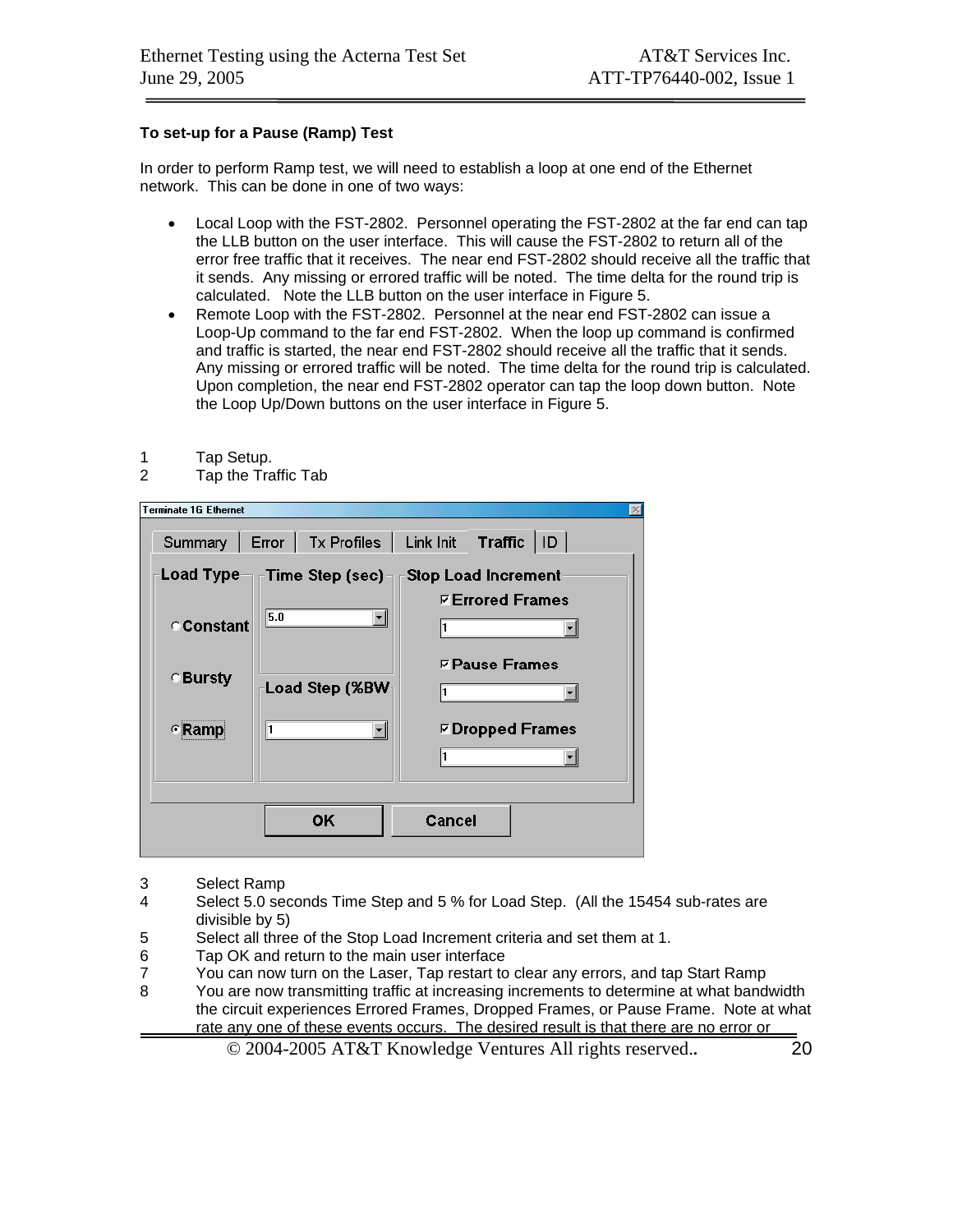dropped frames and that pause frames are seen at the approximate BW that the customer is being sold.

- 9 NOTE: If errors begin to occur, but no Pause Frame has been received, verify that Flow Control Negotiation "enabled" on the network element.
- 10 Desired Results. A pause frame should be counted in the Link Counts category. When it is, the Ramp function will stop incrementing. The Link Stats category should show a Current Utilization equal to that which the customer is being provisioned. (e.g. for a STS12c customer (600Mbps) a pause frame should have been issued when the test set made the jump from 600Mbps to 650Mbps. Upon seeing the Pause frame, the 2802 will down speed to 600Mbps or 60% utilization)

See the combined results section at the end of the application note for detailed explanations.

#### **To set-up for a Burst Test**

- 1. Tap Setup.<br>2. Tap the Tra
- Tap the Traffic Tab

| Summary      | Error   Tx Profiles   Link Init |                                                        | <b>Traffic</b>                             |
|--------------|---------------------------------|--------------------------------------------------------|--------------------------------------------|
| Load Type    | <b>Burst Config</b>             | Load (%BW)                                             | <b>Frames/Burst</b>                        |
| Constant     | <b>Burst Gap</b><br>$\odot$ %BW | 100                                                    | $\overline{\mathbf{16}}$<br>$\blacksquare$ |
| © Bursty     | <b>Frame Size</b>               | <b>No of Bursts</b>                                    |                                            |
| <b>CRamp</b> | <b>Fixed</b><br><b>CRandom</b>  | <b>CFixed</b><br><b><i><sup>c</sup> Continuous</i></b> |                                            |
|              | ОK                              | Cancel                                                 |                                            |

- 2 Tap % BW<br>3 Tap Load 1
- 3 Tap Load 100%
- 4 Tap Frame Sized Fixed<br>5 Tap Frames/Burst 16
- 5 Tap Frames/Burst 16
- 6 Tap No of Bursts "Continuous"
- 7 Tap OK to return to the main screen.
- 8 Complete steps 1-7 on the far end test device.
- 9 Start Traffic on both 2802's
- 10 In "Summary" results ensure all results OK.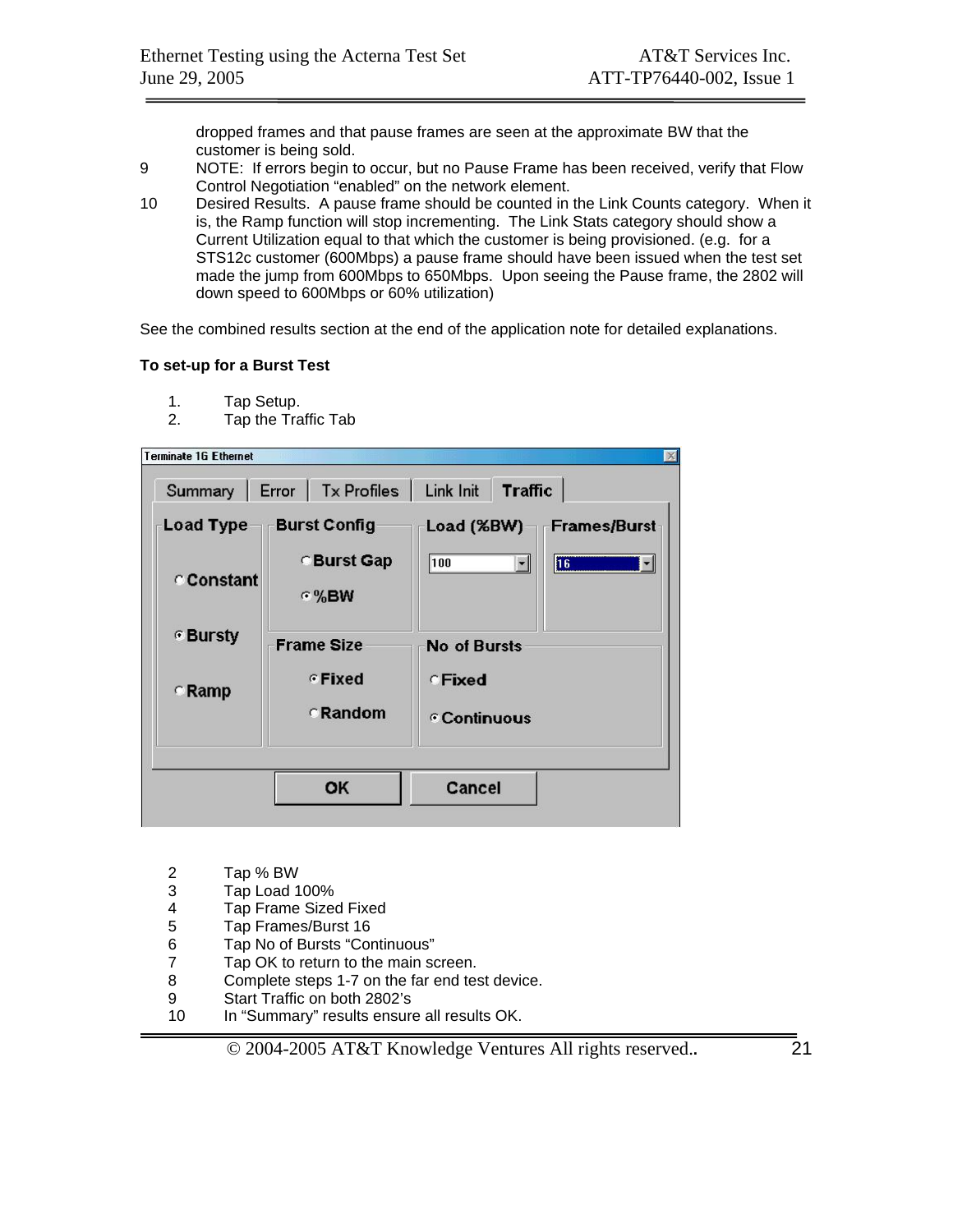#### **Test Results Section**

Figure 5 above provides us with our desired results. The left hand results screen is in the Summary category and indicates that there are no error conditions to report. Figure 6 below depicts how the FST-2802 makes the existence of errors very obvious. The following screens and accompanying discussion provide more depth to the analysis. Here again, we do not seek to provide an explanation for every result category that the FST-2802 provides, but instead hone in on what is most relevant to this application.

**EUM EDIX TERM SETUP** MON/<br>THRU ▼ AutoNeg:Off, Flow Control:On, Load:Const LED **Summary Ethernet Ethernet** Signal Present **Signal Present History** ON Sync Acquired **Sync History** ON **Link Active Link Active History** ON Frame Detect **Errored Frames**  $\overline{5}$ VLAN Frame Detect **FCS Errored Frames**  $\overline{5}$ **History** Loop Loop **Start** LLB **Reset Svc** Single Laser Down Traffic FCS Error OFF Disruption ON Up **Terminate 1G Ethernet:**  $\overline{0\%}$ 

**Figure 6. User Interface with Summary and LED results displayed** 

The most relevant results from this test procedure reside in 3 categories: Link Stats, Link Counts and Error Stats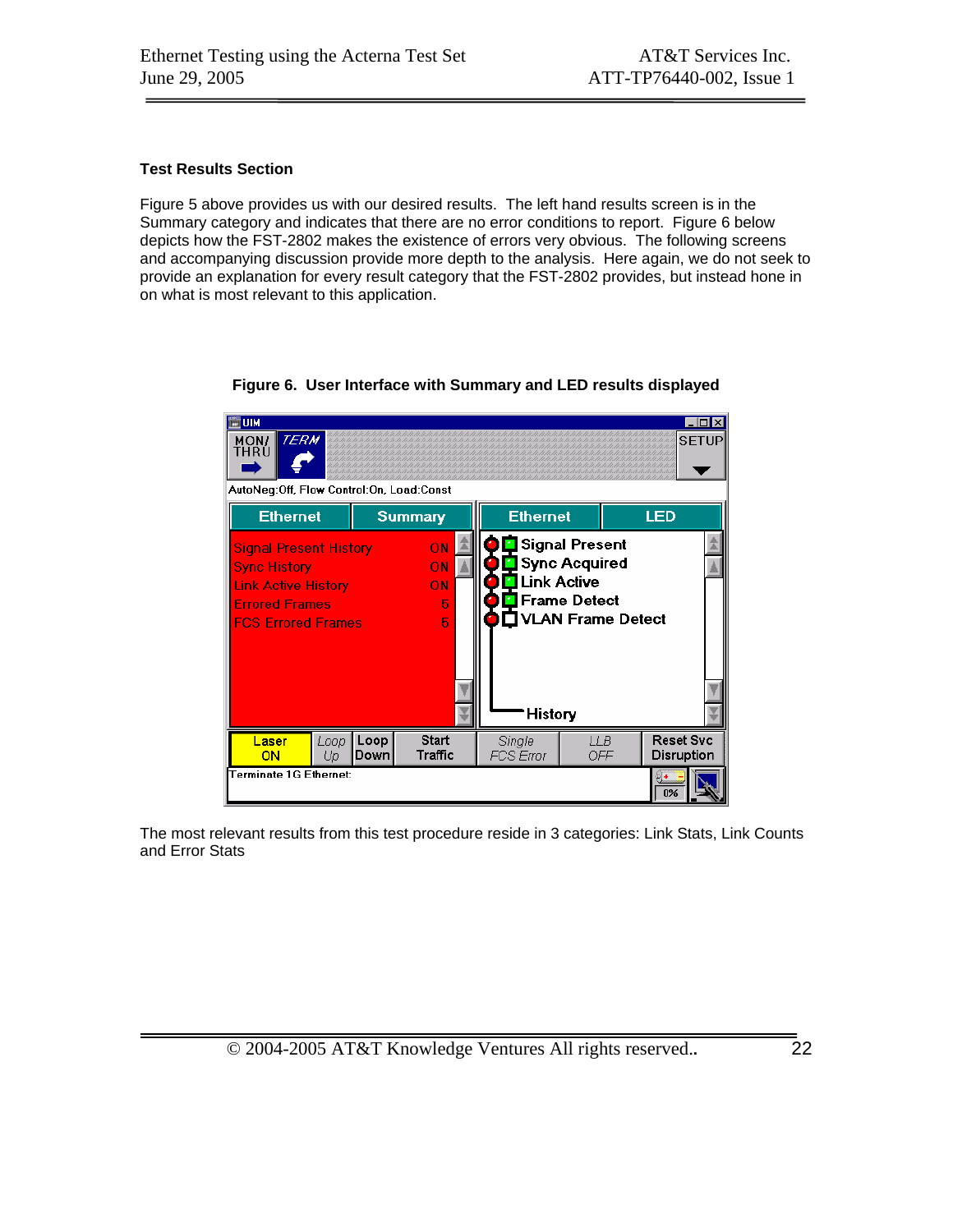| ≕шм<br><b>TERM</b><br>MON/<br>THRÙ<br>AutoNeg:Off, Flow Control:On, Load:Const      |              |                               |                            |             | - 10<br><b>SETUP</b>                  |  |
|-------------------------------------------------------------------------------------|--------------|-------------------------------|----------------------------|-------------|---------------------------------------|--|
| <b>Ethernet</b>                                                                     |              | <b>Link Stats</b>             | <b>Ethernet</b>            |             | <b>Link Counts</b>                    |  |
| Total Util %, Avq                                                                   |              | 100.00                        | <b>Received Frames</b>     |             | 25786950                              |  |
| Total Util %, Cur                                                                   |              | 100.00                        | <b>Transmitted Frames</b>  |             | 25786954                              |  |
| Total Util %, Peak                                                                  |              | 100.00                        | <b>PAUSE Frames</b>        |             |                                       |  |
| Frame Rate, Avq                                                                     |              | 1.49E+006                     | <b>VLAN Frames</b>         |             | 25786950                              |  |
| Frame Rate, Cur                                                                     |              | 1488021                       | Unicast Frames             |             | 25786950                              |  |
| Frame Rate, Min                                                                     | 1488020      |                               | <b>Multicast Frames</b>    |             |                                       |  |
| Frame Rate, Peak                                                                    |              | 1488023                       | Broadcast Frames           |             | Ω                                     |  |
| Frame Size, Min                                                                     |              | 64                            | 64 Byte Frames             |             | 25786950                              |  |
| Frame Size, Max                                                                     |              | 64                            | 65-127 Byte Frames         |             |                                       |  |
| Rx Bits/Sec, Cur                                                                    |              | 999950112                     | 128-255 Byte Frames        |             |                                       |  |
| Laser<br>Loop<br>ON<br>Up                                                           | Loop<br>Down | <b>Stop</b><br><b>Traffic</b> | Single<br><b>FCS Error</b> | 11 B<br>OFF | <b>Reset Svc</b><br><b>Disruption</b> |  |
| Terminate 1G Ethernet:<br>Remote Loop Up Successful:Unit ** FST 2802 ** in LLB Mode |              |                               |                            |             | n <sub>9</sub>                        |  |

**Figure 7. User Interface with Link Stats and Link Counts results displayed** 

**Figure 8. User Interface with All Results OK**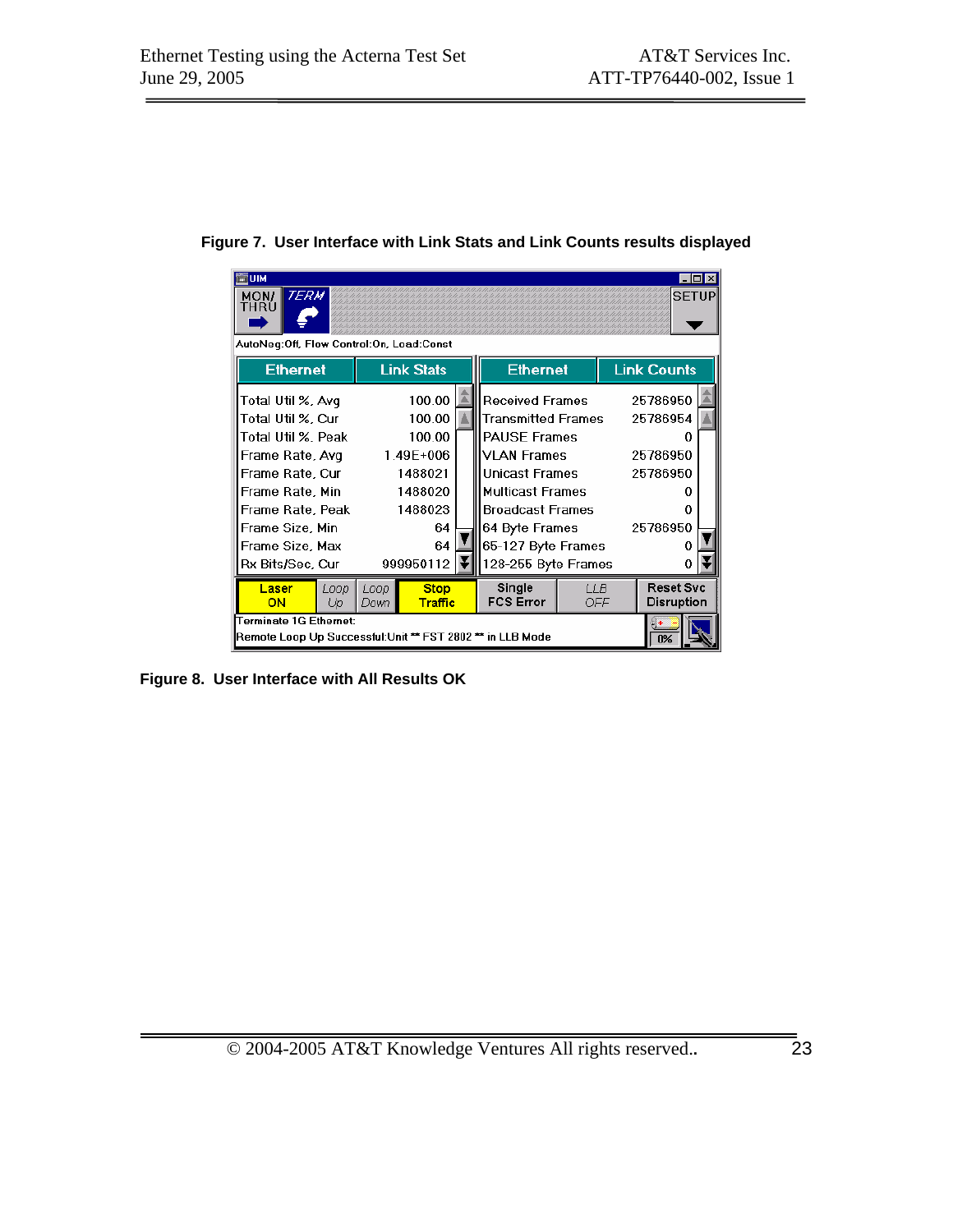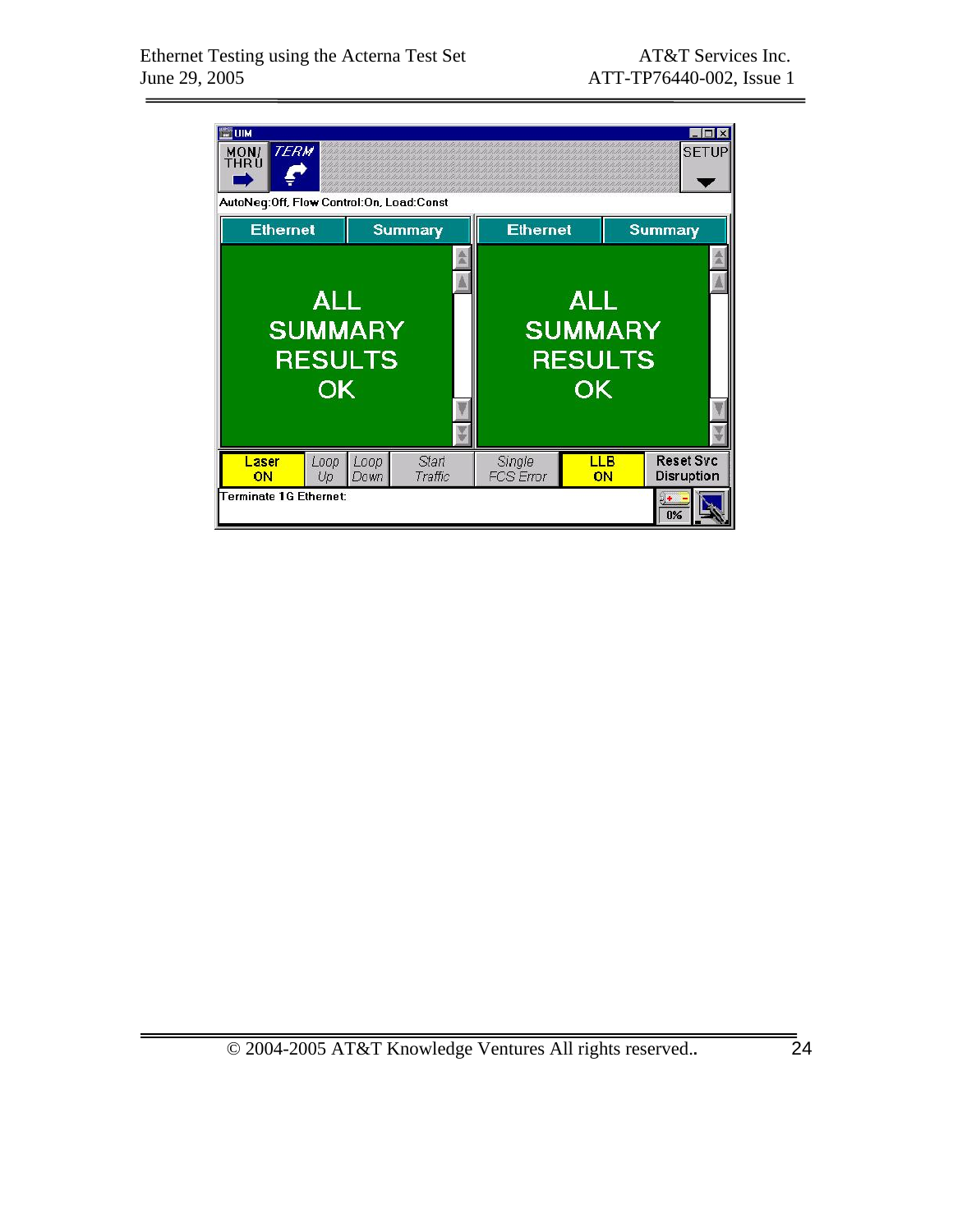#### **Link Stats results**

The Link Stats category lists link statistics such as the average frame rate, peak frame rate, and the number of frames transmitted, etc. To view Link Stats results, set the result category to Link Stats. The following is a list and a general explanation of all the Link Stats results. Bold type indicates elaboration as to the relevance to this specific test procedure.

|  |  |  | Table 3.  Link Stats Results |
|--|--|--|------------------------------|
|--|--|--|------------------------------|

| <b>Test Result</b>        | <b>Description</b>                                                      |
|---------------------------|-------------------------------------------------------------------------|
| Total Util %, Avg         | The average bandwidth received, expressed as a percentage of the        |
|                           | entire 1 Gbps of available bandwidth. The average is calculated over    |
|                           | the time period elapsed since the last test restart.                    |
| Total Util %, Cur         | The current bandwidth received expressed as a percentage of the         |
|                           | entire 1 Gbps of available bandwidth. This result indicates what        |
|                           | rate of traffic is making it across the link from the far end. In a     |
|                           | Constant Rate test this should be equal to the customer contract        |
|                           | rate. For a Ramp Test this should ramp until it is at the contract      |
|                           | rate and stop when a Pause Frame is seen.                               |
| Total Util %, Peak        | The peak bandwidth utilized by the received traffic expressed as a      |
|                           | percentage of the entire 1 Gbps of available bandwidth since the last   |
|                           | test restart.                                                           |
| Frame Rate, Avg           | The average rate of received frames, expressed in frames per            |
|                           | second. The average is calculated over the time period elapsed since    |
|                           | the last test restart.                                                  |
| Frame Rate, Cur           | The current rate of received frames, expressed in frames per second.    |
|                           | This measurement is an average taken over the prior second of test      |
|                           | time.                                                                   |
| Frame Rate, Min           | The minimum rate of received frames over a one second period,           |
|                           | expressed in frames per second.                                         |
| Frame Rate, Peak          | The maximum rate of received frames over a one second period,           |
|                           | expressed in frames per second.                                         |
| Frame Size, Min           | The size in bytes of the smallest frame seen since last test restart.   |
| Frame Size, Max           | The size in bytes of the largest frame seen since last test restart.    |
| <b>Received Frames</b>    | The number of frames received since the last test restart.              |
| <b>Transmitted Frames</b> | The number of frames transmitted since the last test restart. In a      |
|                           | loop back test Received and Transmitted frames should be                |
|                           | equal. If they are not, an error may have occurred. Check error         |
|                           | counters.                                                               |
| Rx Bits/Sec, Cur          | The current bandwidth utilized by the received traffic expressed in     |
|                           | bits per second. This measurement is an average taken over the prior    |
|                           | second of test time. In a loopback test, the Rx and TX Bits/Sec         |
|                           | Cur values should track together. This is also true for an end to       |
|                           | end test, if the same profile settings are used.                        |
| Tx Bits/Sec, Cur          | The current bandwidth utilized by the transmitted traffic expressed in  |
|                           | bits per second. This measurement is an average taken over the prior    |
|                           | second of test time. This will tell us how fast we are transmitting. In |
|                           | the Ramp Test, once a pause frame is received, we want to               |
|                           | check this result to see that it settles in near the rate in the        |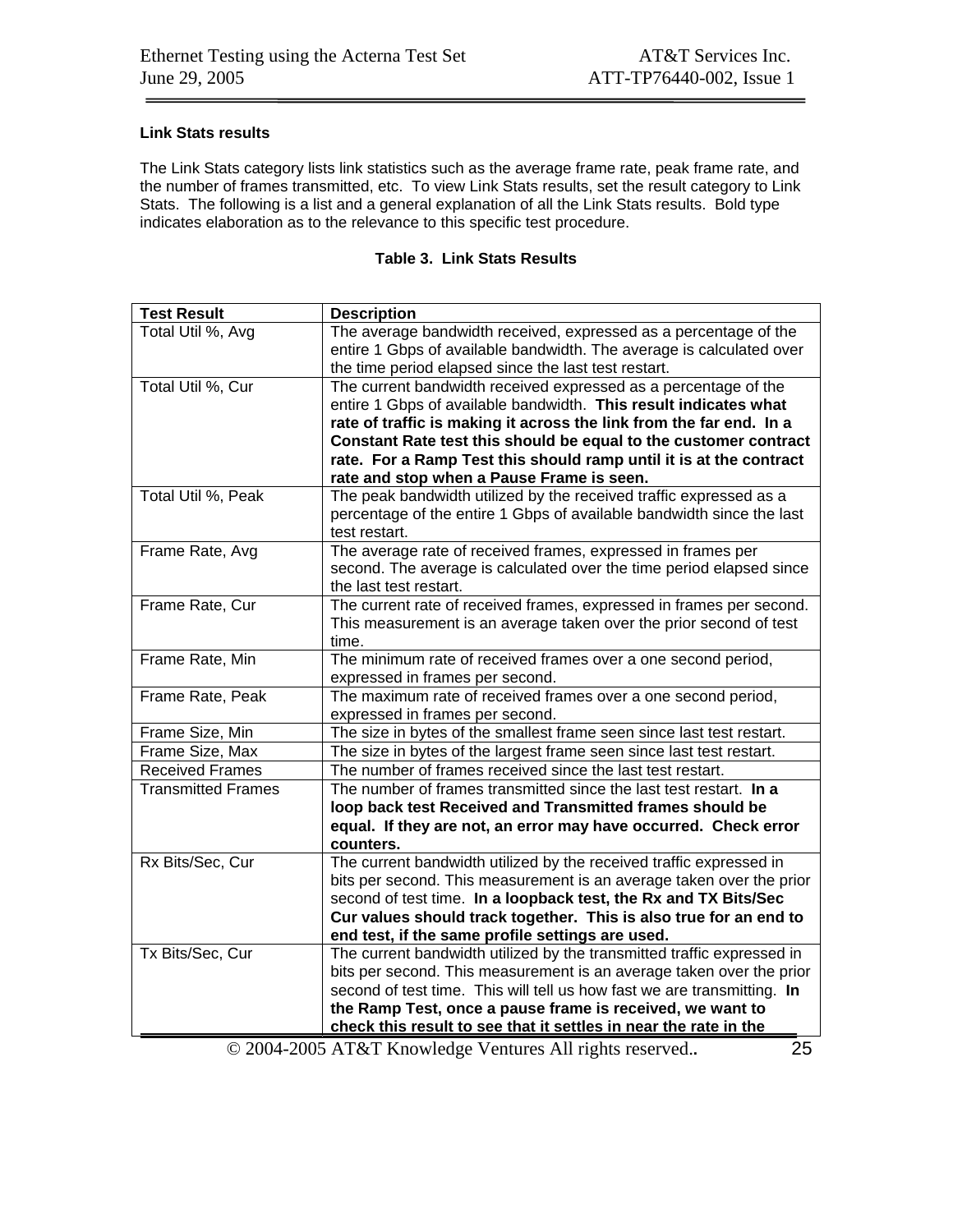|                | customer contract.                                                                                                                                                                                                                                                                                                                                                                                                                                                                                                                                                                   |
|----------------|--------------------------------------------------------------------------------------------------------------------------------------------------------------------------------------------------------------------------------------------------------------------------------------------------------------------------------------------------------------------------------------------------------------------------------------------------------------------------------------------------------------------------------------------------------------------------------------|
| Delay, Max     | The maximum Round Trip Delay measurement since the last test<br>restart. You must transmit an Acterna payload to measure round trip<br>delay. RTD measurements are only performed when using a<br>Constant traffic type. Check the service contract or SLA for a max<br>RTD parameter. If there is none, a benchmark for the particular<br>network is still recommended. In general, the Max RTD should<br>not be vastly greater than the average. A significant differential<br>would indicate packet jitter is being imposed on the circuit by a<br>switching or buffering device. |
| Delay, Min     | The minimum round trip delay calculated in microseconds. You must<br>transmit an Acterna payload to measure round trip delay. RTD<br>measurements are only performed when using a Constant traffic<br>type. Check the service contract or SLA for an avg. RTD<br>parameter. If there is none, a benchmark for the particular<br>network is still recommended. In general, this value should be<br>under 100 ms. Average delays in excess of 100 ms may impair<br>the performance of delay sensitive applications.                                                                    |
| Delay, Avg.    | The average round trip delay calculated in microseconds.<br>You must transmit an Acterna payload to measure round trip delay.<br>RTD measurements are only performed when using a Constant traffic<br>type                                                                                                                                                                                                                                                                                                                                                                           |
| Svc Disruption | The service disruption time (maximum inter-frame gap) when service<br>switches to a protect line calculated in milli-seconds.                                                                                                                                                                                                                                                                                                                                                                                                                                                        |

#### **Table 4. Link Counts results**

| <b>Test Result</b>        | <b>Description</b>                                                      |
|---------------------------|-------------------------------------------------------------------------|
| <b>Received Frames</b>    | A count of frames received since the last test restart, including       |
|                           | errored frames.                                                         |
| <b>Transmitted Frames</b> | A count of frames transmitted since the last test restart.              |
| <b>RX Acterna Frames</b>  | A count of received frames with Acterna test packets.                   |
| <b>PAUSE Frames</b>       | A count of PAUSE frames received from a remote Ethernet device.         |
|                           | This should be 0 until using the Ramp Test. When the                    |
|                           | bandwidth approaches the provisioned limit, this counter should         |
|                           | increment by at least 1.                                                |
| Out of Seq Frames         | A count of out of sequence frames. Only valid while receiving frames    |
|                           | with the Acterna payload. If this result is non zero, it indicates that |
|                           | frames are being lost on the circuit under test.                        |
| <b>VLAN Frames</b>        | A count of VLAN frames as defined in IEEE 802.p/q. This result only     |
|                           | appears for TestPads with the VLAN Tagging option.                      |
| <b>Unicast Frames</b>     | The number of unicast frames received since the last test restart.      |
|                           |                                                                         |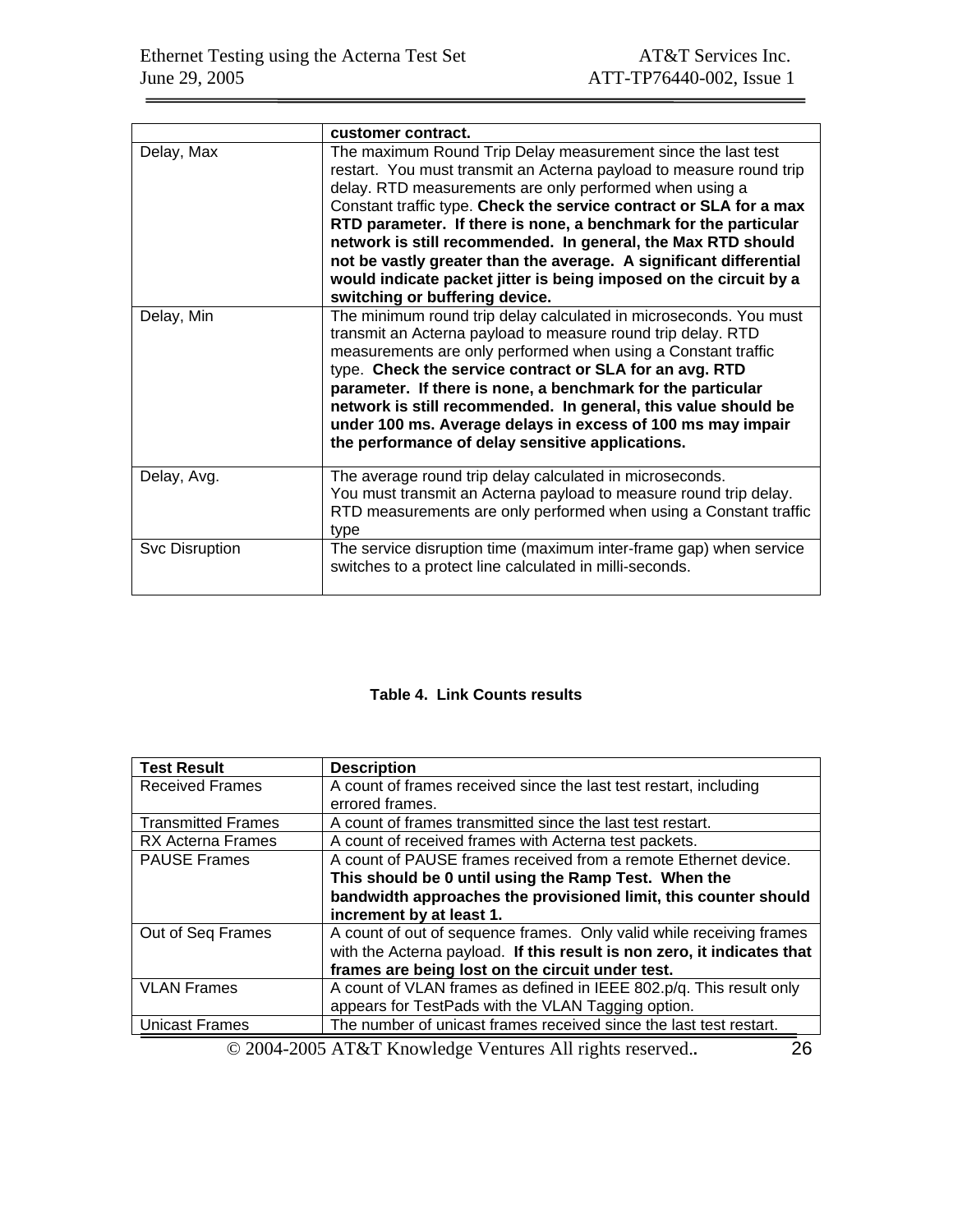| <b>Multicast Frames</b> | The number of multicast frames received since the last test restart. |  |  |
|-------------------------|----------------------------------------------------------------------|--|--|
| <b>Broadcast Frames</b> | The number of broadcast frames received since the last test restart. |  |  |
| 64 Byte Frames          | A count of frames with a length of 64 bytes.                         |  |  |
| 65-127 Byte Frames      | A count of frames with lengths between 65 and 127 bytes, inclusive.  |  |  |
| 128-255 Byte Frames     | A count of frames with lengths between 128 and 255 bytes, inclusive. |  |  |
| 256-511 Byte Frames     | A count of frames with lengths between 256 and 511 bytes, inclusive. |  |  |
|                         | Since we chose a frame size of 256, all the frames should be         |  |  |
|                         | counted here. If you chose a different frame size, the counts will   |  |  |
|                         | fall into the appropriate bins.                                      |  |  |
| 512-1023 Byte Frames    | A count of frames with lengths between 512 and 1023 bytes,           |  |  |
|                         | inclusive.                                                           |  |  |
| 1024-1518 Byte Frames   | A count of frames with lengths between 1024 and 1518 bytes,          |  |  |
|                         | inclusive.                                                           |  |  |

#### **Error Stats Results**

The Error Stats category lists error statistics such as the number of symbol errors, FCS errored frames, and runts. In this test procedure, any non-zero value for these Error Stats, constitutes a test failure.

| <b>Test Result</b>        | <b>Description</b>                                                   |
|---------------------------|----------------------------------------------------------------------|
| <b>Symbol Errors</b>      | A count of invalid 10-bit code words received on the physical layer. |
|                           | This result will not increment more than one time per frame.         |
| <b>FCS Errored Frames</b> | A count of frames containing Frame Check Sequence (CRC) errors.      |
| Runts                     | A count of frames under the required 64 byte frame length containing |
|                           | Frame Check Sequence (CRC) errors.                                   |
| <b>Undersized Frames</b>  | A count of frames under the minimum 64 byte frame length.            |
| <b>Oversized Frames</b>   | A count of frames over the maximum 1518 byte frame length.           |
| <b>Errored Frames</b>     | A summed count of FCS Errored Frames, Runts, Undersized              |
|                           | Frames, and Oversized Frames.                                        |

#### **Table 5. Error Stats results**

#### **Note on Sending Deliberate Errors**

In the transport test world it is common to send a bit error across a circuit once BERT pattern synchronization has been achieved. This assures the technician(s) that the proper end locations are the one's that are synchronized. The parallel for Ethernet testing is to send an FCS error. However, one of the inherent traits of Ethernet is that errored frames are discarded by Ethernet interfaces. In this application all frames with deliberate FCS errors sent by the FST-2802 will be dropped by the locally connected G1000-4 port. Instead of seeing an FCS, what the far end FST-2802 will see is that a frame was lost. Similarly, if the far end had a hard loopback and an FCS error was injected, an Out of Sequence/Lost Frame would be the result. In this way, the technique so often used in the TDM world can still be used for most Ethernet Transport applications.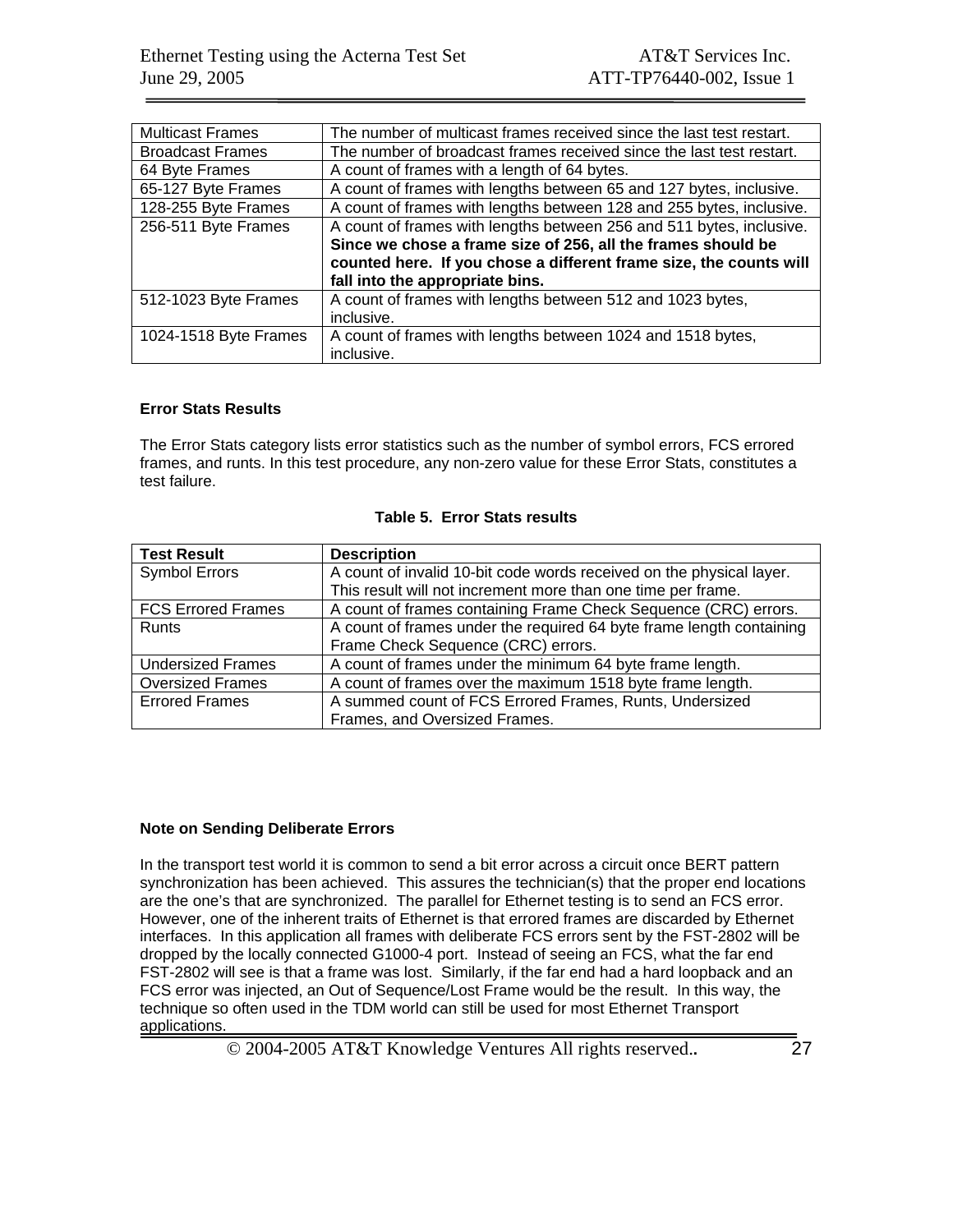#### **Appendix B: Brief Ethernet Basics**

This Appendix provides a very brief outline of the technology through some of it's terms. Please contact Acterna for a more detailed explanation of Ethernet technology.

#### **Ethernet Standards - IEEE 802.3**

- Ethernet is a data transmission protocol, as opposed to SONET which is optimized for telephony applications. SONET continuously transmits data between devices in order to preserve synchronization. "Dummy" bits fill gaps between user data. SONET is a connection-oriented protocol.
- Ethernet only sends information when needed. This is a connectionless protocol.

#### **10 Mb Ethernet**

- The IEEE 802.3 standard configuration 10BaseT is the most popular LAN standard applied today. The "10" is for 10Mbps, the "Base" is for baseband signaling, and the "T" is for UTP wiring.
- Operates over twisted pair (10Base-T) and fiber (10Base-FL)
- Maximum distances are 100 meters (10BT) and 2 kilometers (10BFL)

#### **100Mb Ethernet**

- Data operates at 100 million bits per second (100 Mbps)
- **Manchester encoding for 200Mbps Baseband signaling method**
- Operates over twisted pair (100Base-TX) and fiber (100Base-FX)
- Maximum distances are 100 meters (100Base-TX) and 2 kilometers (100Base-FX SM)

#### **Gigabit Ethernet – IEEE 802.3z**

- Merging of ANSI X3T11 Fiber-Channel and 802.3 standards
- 1Gb Data Rate + 8B/10B Encoding = 1.25Gbps Baseband signaling method
- Operates over Long-Wave(LW) laser over single-mode and multimode fiber (1000Base-LX) and Short-Wave (SW) laser over multimode fiber (1000Base-SX)

#### **Ethernet Framing**

 Ethernet makes use of frames (or packets) to send information. Ethernet frames contain addressing, framing and error checking data as well as payload containing the user information. There are two types of framing structures used within the industry; the Ethernet Type II frame (DIX) and the IEEE 802.3 frame.

| <b>DIX Type II Frame</b> |                                      |                                 |                 |                     |                  |            |
|--------------------------|--------------------------------------|---------------------------------|-----------------|---------------------|------------------|------------|
| <b>Preamble</b>          | <b>Destination</b><br><b>Address</b> | <b>Source</b><br><b>Address</b> | Payload<br>Type |                     | <b>User Data</b> | <b>CRC</b> |
| 8 Bytes                  | 6 Bytes                              | 6 Bytes                         | 2 Bytes         |                     | 46-1500 Bytes    | 4 Bytes    |
| 802.3 Frame              |                                      |                                 |                 |                     |                  |            |
| <b>Preamble</b>          | <b>Destination</b><br><b>Address</b> | <b>Source</b><br><b>Address</b> | Length          | 802.2<br><b>LLC</b> | <b>User Data</b> | <b>CRC</b> |
| 8 Bytes                  | 6 Bytes                              | 6 Bytes                         | 2 Bytes         | 3 Bytes             | 46-1500 Bytes    | 4 Bytes    |
|                          |                                      |                                 |                 |                     |                  |            |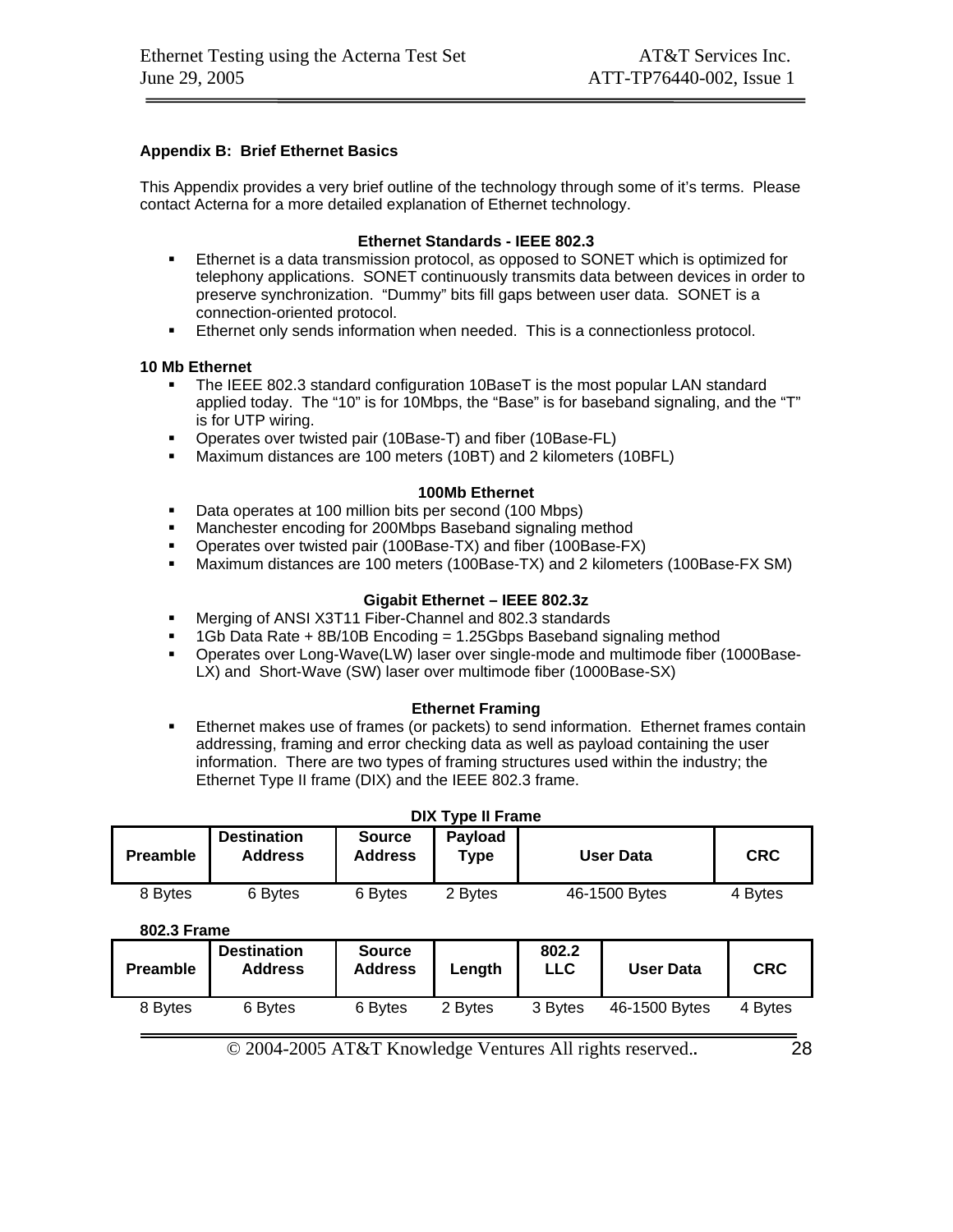#### **VLAN Tagging Protocols**

- A VLAN is a grouping of Ethernet ports independent of physical location.
- **Grouped ports create a virtual workgroup.**
- A VLAN allows containment of broadcast traffic.
- A VLAN has the same attributes as a physical LAN.
- LAN networks are commonly divided into workgroups connected via common backbones to form virtual LAN (VLAN) topologies. VLANs enable efficient traffic separation, provide better bandwidth utilization and alleviate scaling issues by logically segmenting a LAN infrastructure into different sub-networks. Each VLAN becomes an individual broadcast domain within the LAN.
- Switches or routers control access to various VLANs within a LAN. Grouped ports create a virtual workgroup. Frames are switched only between ports within the same VLAN. Broadcast traffic is contained to the domain of the VLAN (smaller collision domain).
- There are two common "tagging" protocols: ISL (from Cisco) & IEEE 802.1q
- Addition 4 byte tag creates "baby giants" 802.1 has persuaded 802.3 to increase the maximum frame size four bytes, from 1518 to1522 - 802.3ac

#### **Ethernet v2.0 Frame with** VLAN **"TAG"** added

| PREAM.   | DA | <b>SA</b> | <b>VLAN TAG</b> | <b>PT</b> | <b>USER DATA</b> | CRC |
|----------|----|-----------|-----------------|-----------|------------------|-----|
| Octets 8 |    |           |                 |           | 46-1500          |     |

#### **Getting more Assistance**

Acterna Technical Assistance Center Toll Free 1 866-ACTERNA (1-866-228-3762) www.acterna.com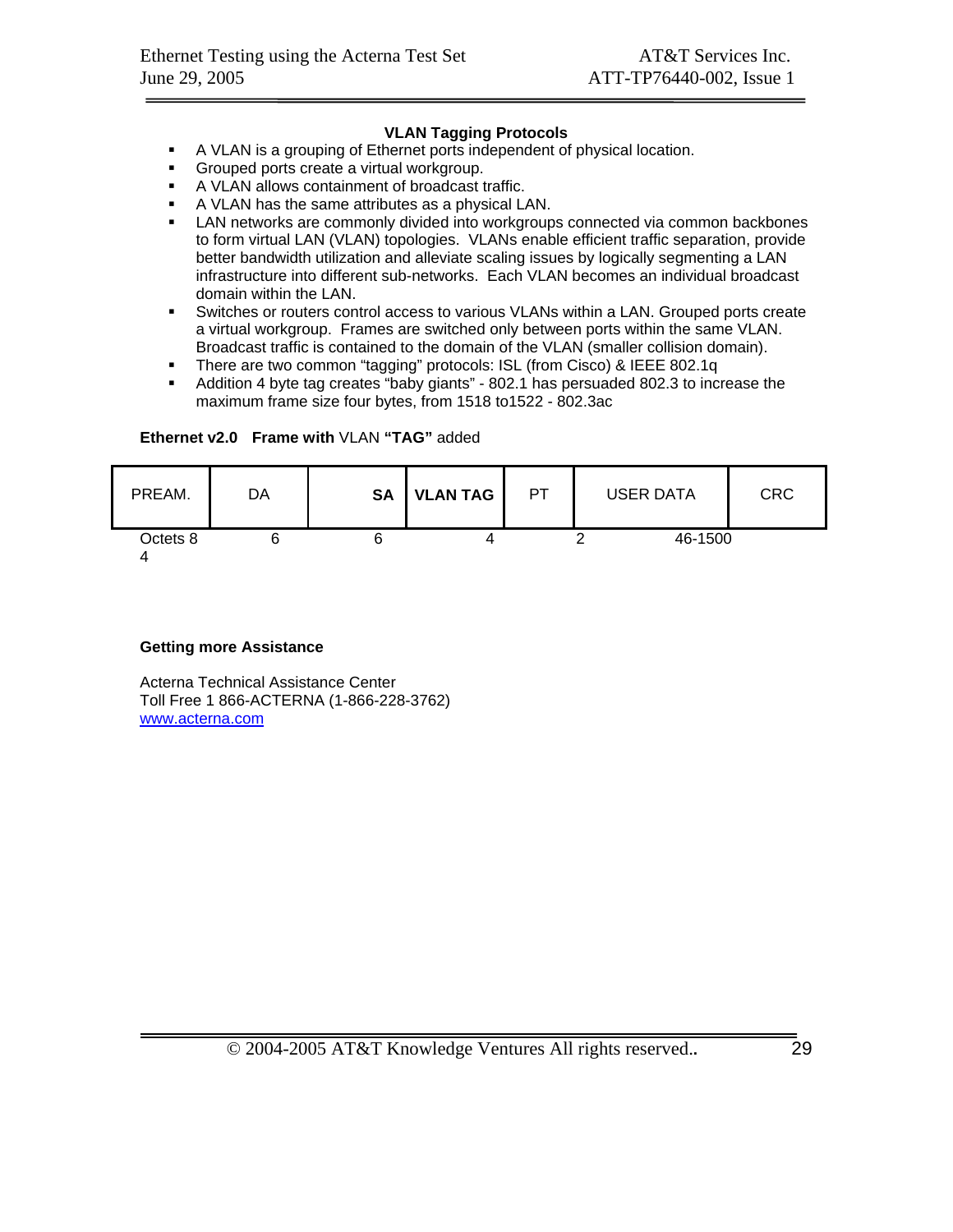### **5. Non-Supported Features and Expectations**

#### **5A. Auto-Negotiation**

Auto Negotiation allows two devices at either end of the circuit to advertise and negotiate the link operation mode, such as the speed of the link and the duplex configuration of half or full duplex, to the highest common denominator

AT&T does not support this feature; all network elements with the feature shall be turned "off", due to the following reasons:

- 1. Standards are not ubiquitous in the industry, nor is their technical support for this parameter setting.
- 2. Manufacturers meet the "lowest common denominator" on interoperability between one another.
- 3. The flow through provisioning systems do not have the capability to provision autonegotiation settings in an automated or remote manner.
- 4. Some manufacturers' cards on SONET ADMs do not have the capability to flexibly provision auto-negotiation of a port to "on" from "off".

#### **5B. Flow Control**

The Flow Control feature allows the provider to throttle back the customer traffic by sending "Pause Frames" when the customer tries to send Ethernet frames that would overflow the buffer capacity on the Ethernet card.

AT&T does not support this feature due to the following issues:

- 1 Some Ethernet Cards do not have the capability to perform this feature.
- 2 Some manufacturers products have the Flow-Control feature tied to Auto-Negotiation. Turning "on" Flow-Control also turns "on" Auto-Negotiation, which is not desired.
- 3 Some manufacturers products require a complicated procedure and the aid of an external device to turn "on" Flow-Control.
- 4 Standards have not fully matured on this feature.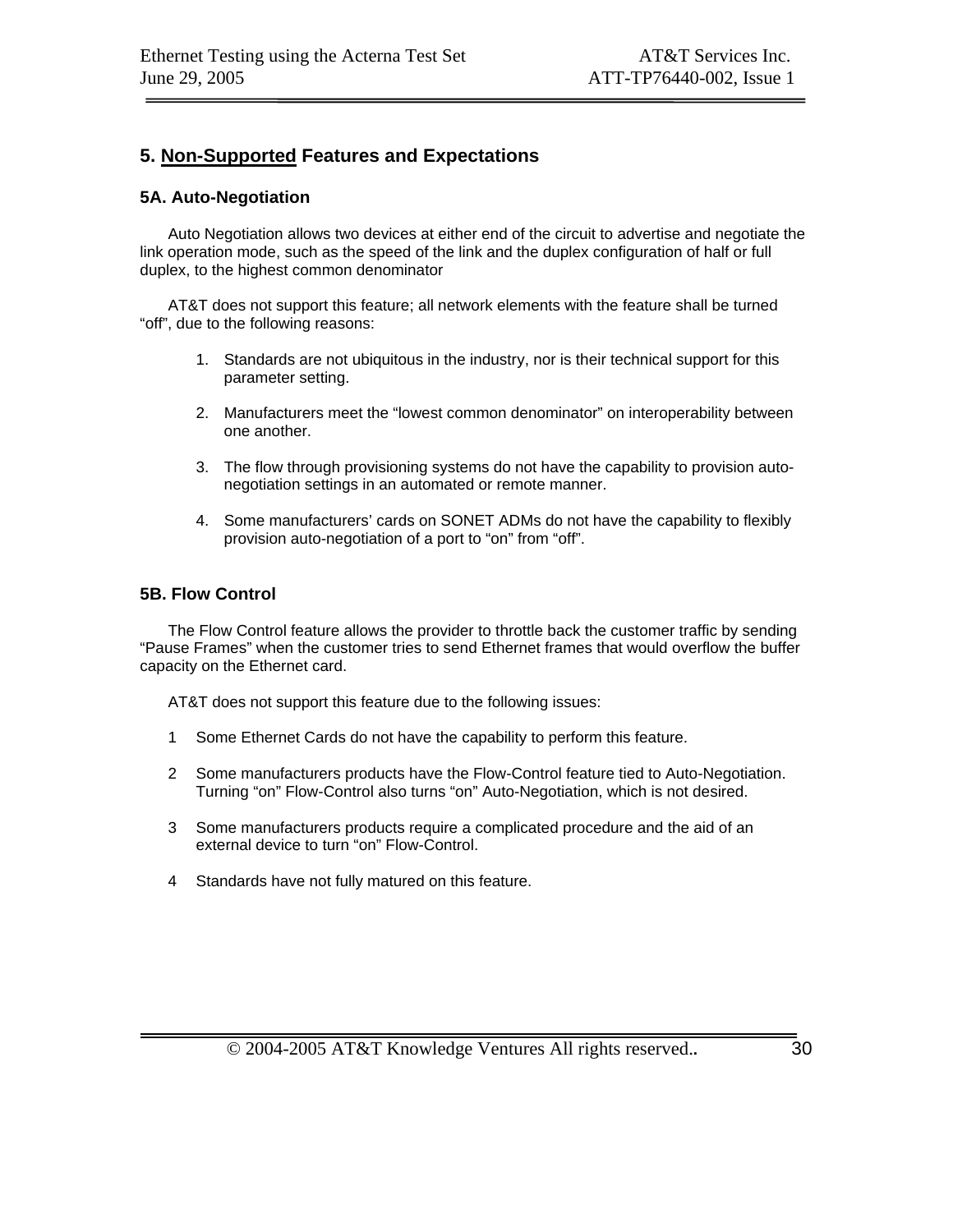#### **5C. Fault Propagation**

Fault Propagation allows traffic sources and destinations to be notified if a fault occurs anywhere in the network. AT&T will not support this feature due to the following reasons:

- 1. Some manufacturers Ethernet cards do not have Fault Propagation supported or available.
- 2. If a customer has alternate paths set up for traffic reroutes in case of network failures, the customer equipment may not be notified about the fault to perform a traffic reroute in a timely fashion.

#### **5D. Throughput**

Customers should not expect to get the maximum throughput capacity and speeds. While AT&T supports the 99.999% reliability on circuit level traffic, bursty Ethernet traffic are not guaranteed speeds or performance reliability factors. Just a few of the many reasons are listed:

- 1. Some Ethernet cards do not deliver the ideal throughput due to Ethernet processing issues or clock synchronization components.
- 2. Customers could sometimes see effective throughput even more than the expected maximum speeds. This could happen because while Ethernet is mapped over SONET, the inter-frame gap in Ethernet is removed and re-inserted only when Ethernet is deencapsulated from SONET.

#### **5E. Performance Metrics**

Almost all Ethernet cards have issues with performance metrics. Some of the PM counts are incorrectly calculated on these cards. Some important PM counts are missing on these cards. Standards for Performance Metrics are considered as optional in many manufacturers products. As a result, AT&T will not offer or support Performance Metrics for Ethernet.

- 1. Customers may see packet losses or degraded performance due to certain traffic patterns.
- 2. AT&T will not be able to easily verify customer complaints on this issue.
- 3. Customers should not expect AT&T to respond to throughput or packet loss problems.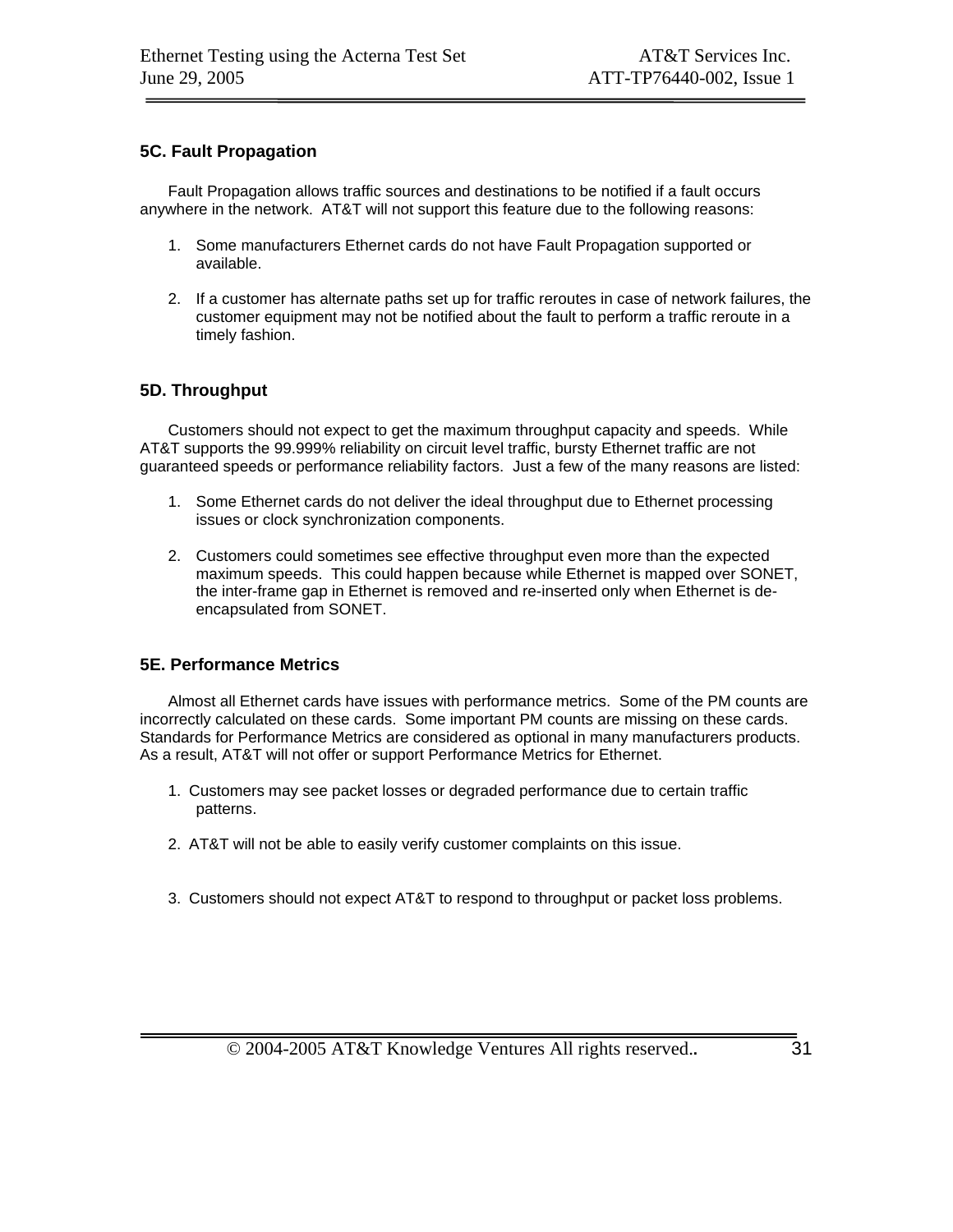#### **5F. Jumbo Framing**

Jumbo Frames are non-standard Ethernet Frames that are longer than 1518 bytes (for untagged frames) and 1522 bytes for tagged frames. Not all ADM manufacturers support the transport of jumbo frames today. AT&T will not support this feature in the initial Ethernet over SONET offerings.

- 1. Not all Ethernet switches are capable of generating Jumbo Frames.
- 2. AT&T will not be able to guarantee transport of Jumbo Frames. Customers will need to turn "off" this feature.

#### **5G. Layer 2 Protection Aggregation**

Spanning tree protocol and link aggregation protocol are protocols that can be run on the Layer 2 Network to prevent the formation of transmission loops. On Layer 1, it can be used to view several independent circuits between two customer sites as a single logical circuit. Transport of spanning tree protocol or link aggregation control protocol frames through the EoS network is not guaranteed or supported. Customers may not be able to run spanning tree protocol or link aggregation protocol through AT&T's network.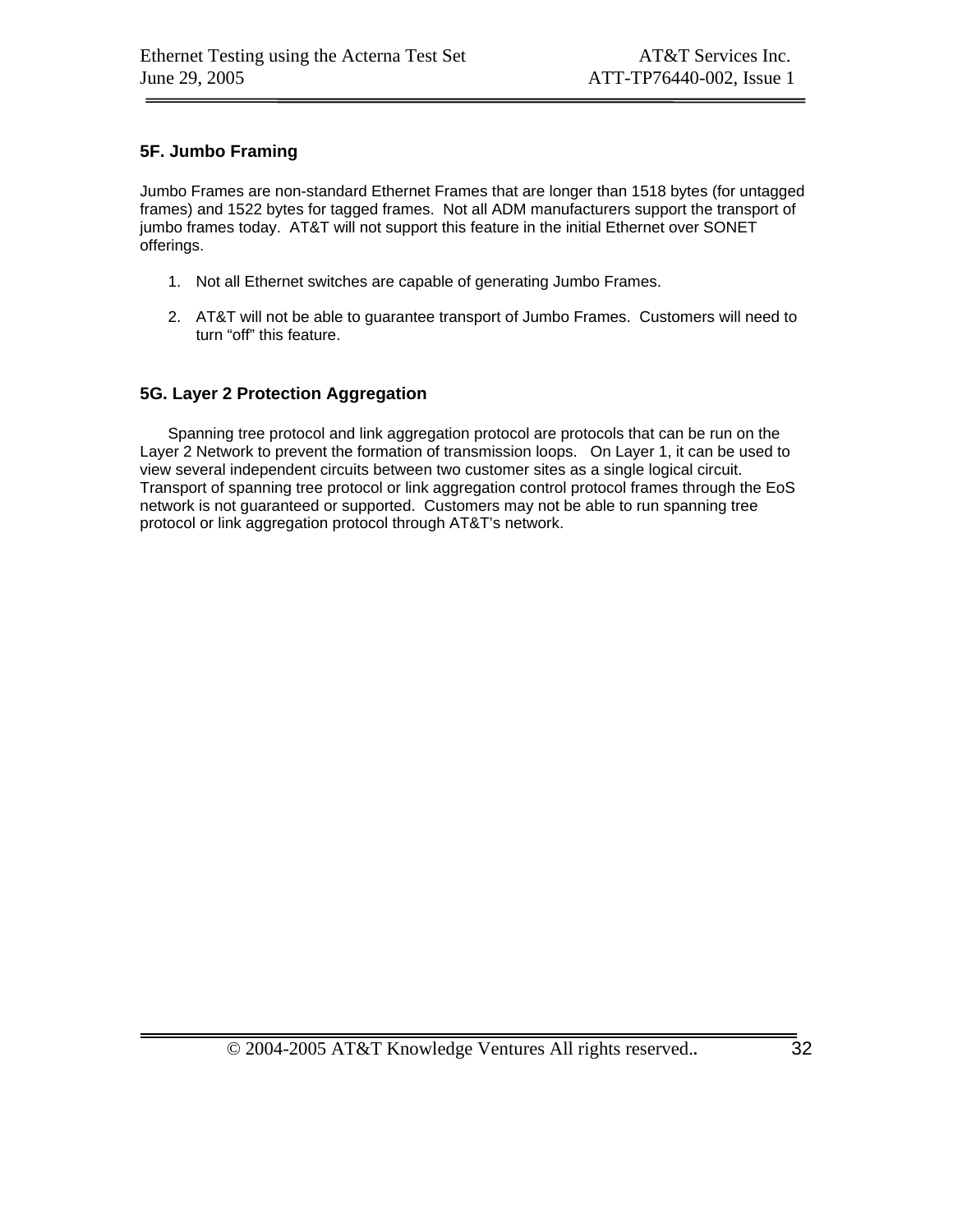## **6.References**

For further information or electronic copies of this document and related information, visit the internal AT&T LOCAL EXCHANGE companies web site:

**http://ebiz.AT&T.com/commonsystems** or **http://apex.sbc.com**. Drawings may be viewed on the AT&T LOCAL EXCHANGE companies Internal web site:

**http://woodduck/standarddrawings/sbc/cbc-index.htm**

| <b>Document</b> | <b>Description</b>                                                                             | <b>Issue &amp; Date</b> |
|-----------------|------------------------------------------------------------------------------------------------|-------------------------|
| ATT-TP76200     | Network Equipment - Building Systems (NEBS)                                                    | Current                 |
| ATT-TP76300     | Installation Guide within the Central Office                                                   | Current                 |
| ATT-TP76400     | Detail Engineer Requirements for the C.O.                                                      | Current                 |
| ATT-TP76412     | AT&T-Customer Interface Standards for 100 Mbps and<br><b>Higher Excluding SONET Interfaces</b> | <b>April 2005</b>       |
| ATT-TP76440     | Ethernet Copper Cable & Ethernet Copper Assembly<br>Specification                              | May 2005                |
| ATT-TP76440-001 | AT&T-Ethernet Testing using the Sunrise Test Set                                               | June 2005               |
| ATT-TP76440-002 | AT&T-Ethernet testing using the Acterna Test Set                                               | June 2005               |
| ATT-TP76412-003 | AT&T-Cable Test Device                                                                         | Dec 2003                |
| ATT-TP76450     | Common Systems Standards for the AT&T<br><b>Communications Network</b>                         | May 2003                |
| ATT-TP76450-001 | <b>Common Systems Checklist</b>                                                                | May 2003                |
| ATT-TP76450-002 | Common Systems Product Exception and Evaluation<br>Request                                     | May 2003                |